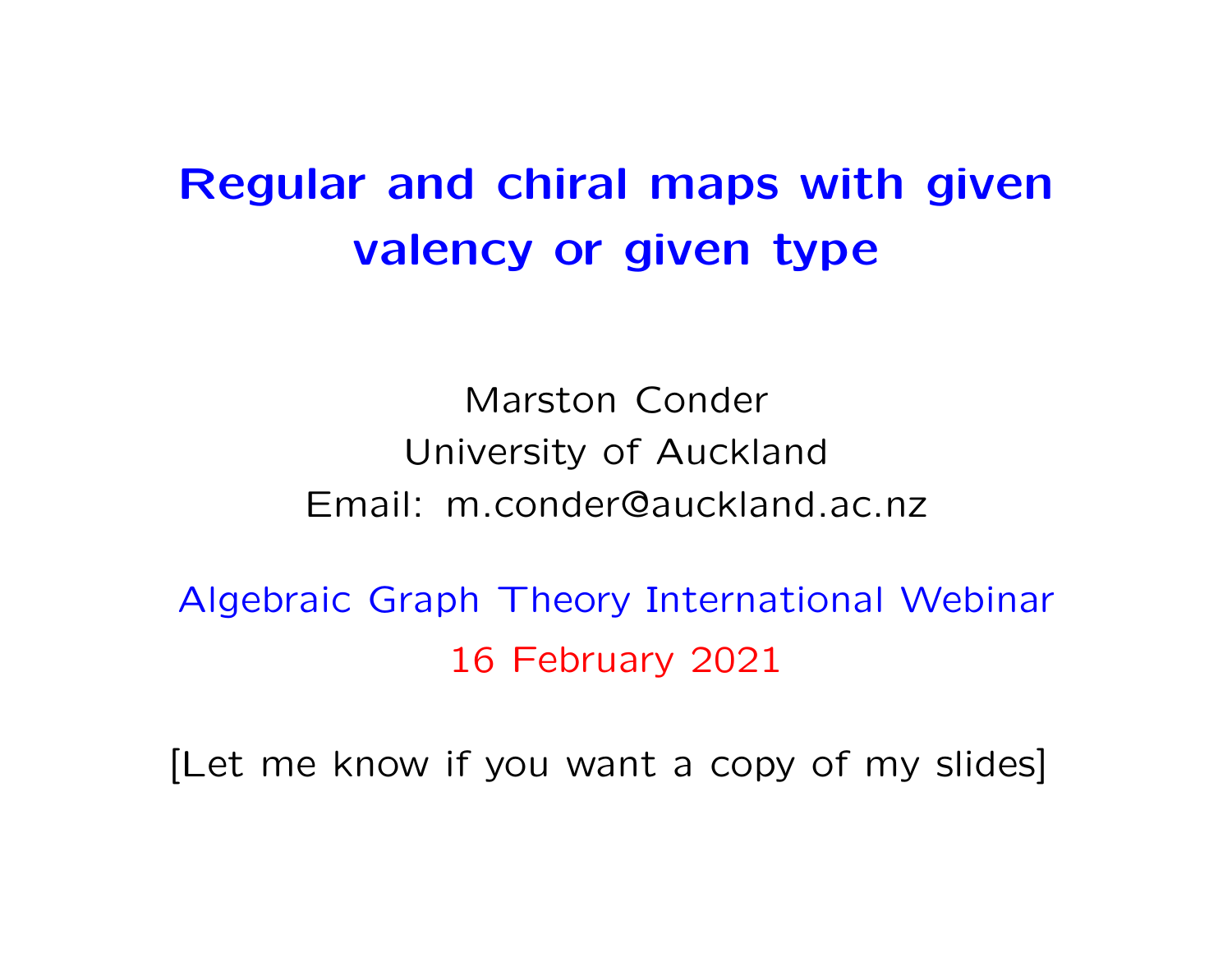## Orientably-regular maps

A map is an embedding of a connected graph or multigraph on a closed surface, breaking it up into simply-connected regions called the faces of the map.

A map  $M$  on an orientable surface is orientably-regular if the group of all of its orientation-preserving automorphisms is transitive on the arcs (incident vertex-edge pairs) of  $M$ .

In that case, every vertex has the same degree/valency  $k$ and every face of the map has the same size  $m$ , and we call  $\{m, k\}$  the type of the map.

Orientably-regular maps are sometimes just called 'regular'. Those that admit also orientation-reversing automorphisms are 'reflexible', while the remaining ones are 'chiral'.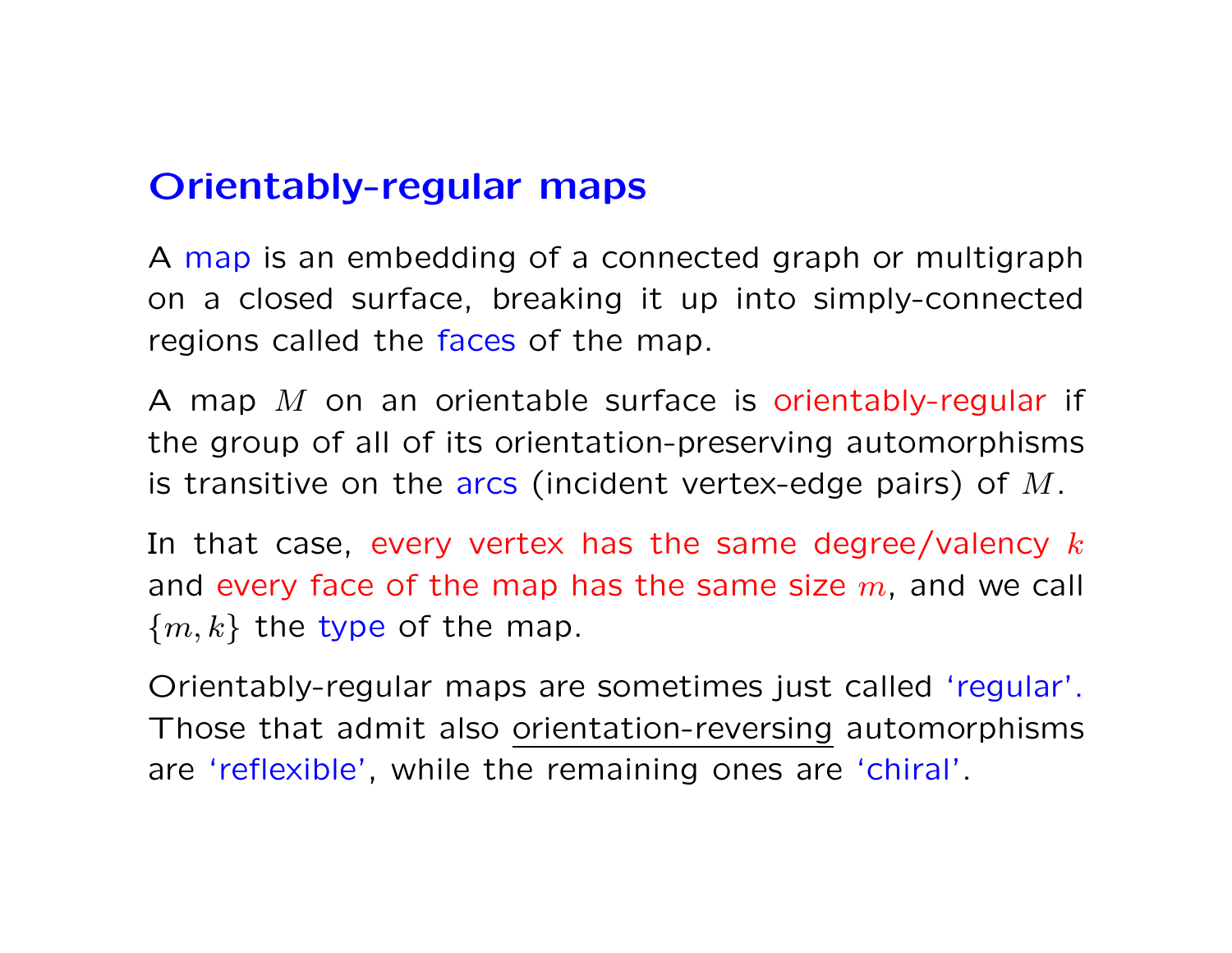The Platonic solids give rise to reflexible maps on the sphere — with types  $\{3, 3\}$ ,  $\{3, 5\}$ ,  $\{5, 3\}$ ,  $\{3, 4\}$  and  $\{4, 3\}$ :



Regular maps on the torus (genus 1) have types  $\{3, 6\}$ ,  $\{4, 4\}$ and {6, 3}, and infinitely many of these maps are reflexible, while infinitely many are chiral.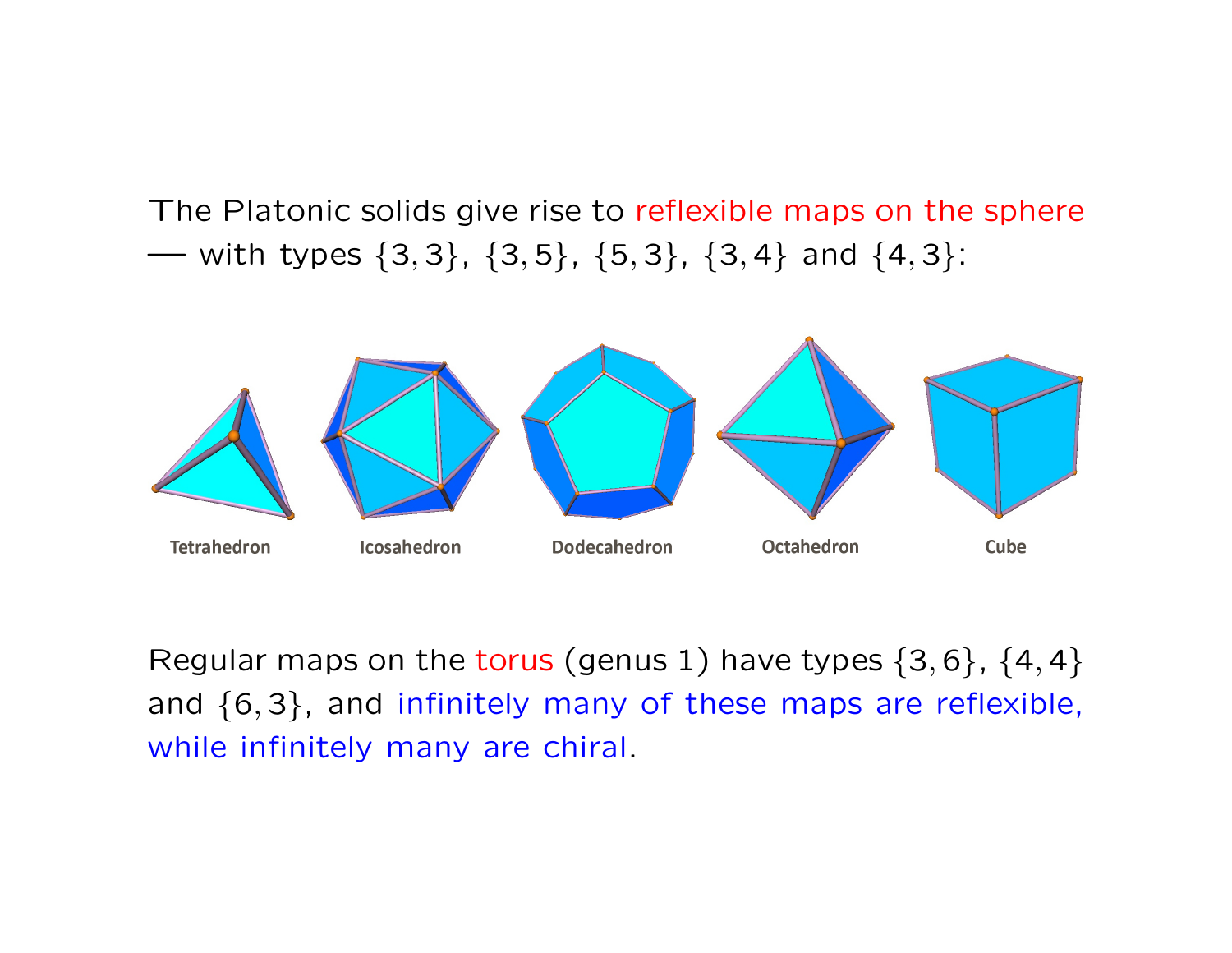## Two chiral maps of type  $\{6,3\}$  on the torus



These maps are chiral, and mirror images of each other (and their duals are orientably-regular embeddings of  $K_7$ )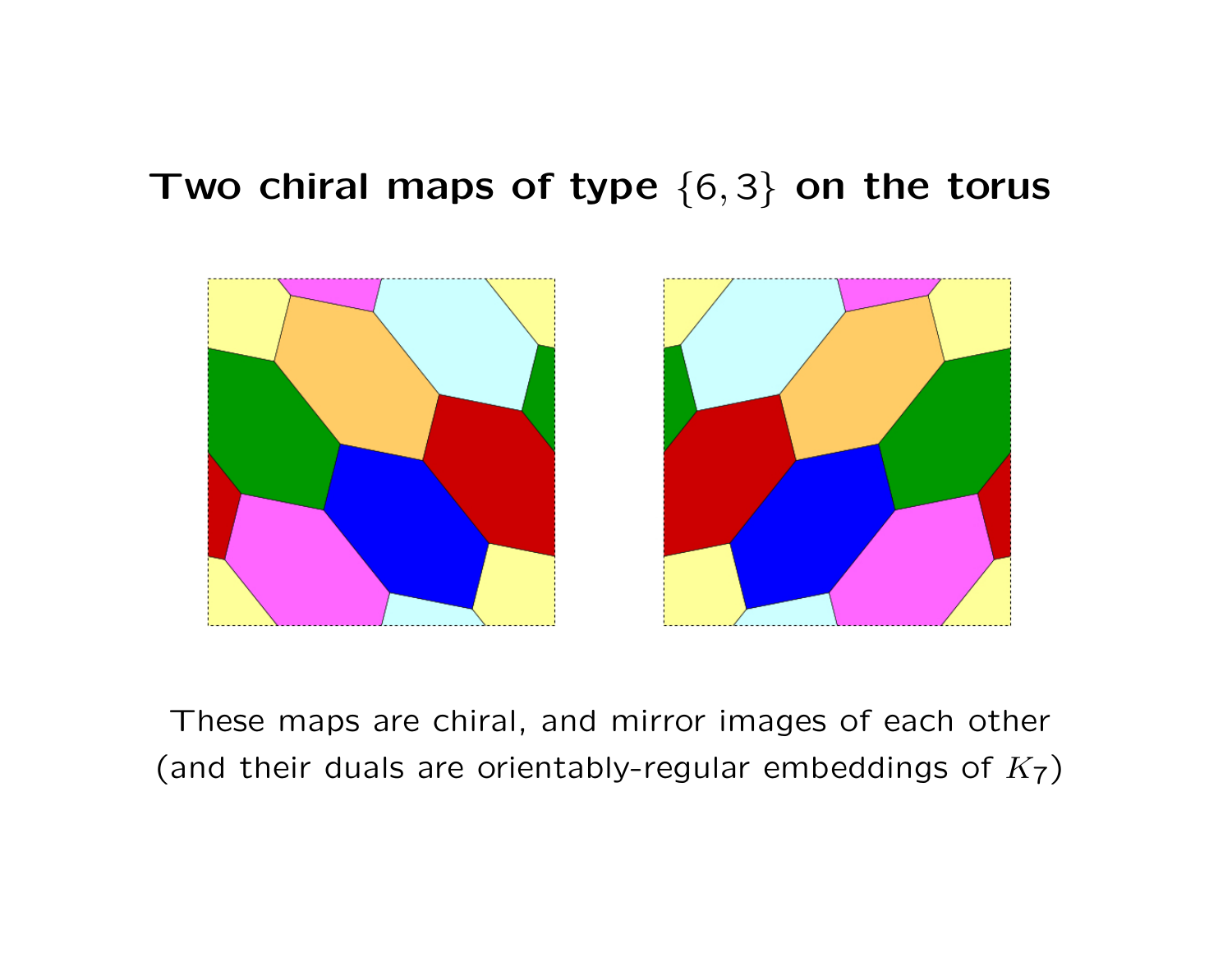## Regular maps of hyperbolic type

If M is an orientably-regular map of type  $\{m, k\}$  on a surface of genus  $g > 1$ , with  $|V|$  vertices,  $|E|$  edges and  $|F|$  faces, and orientation-preserving automorphism group  $G$ , then by arc-transitivity and 2-edge-connectivity $(*)$ , we have

 $|G| = |\text{Aut}^{\text{O}}M| = k|V| = 2|E| = m|F|$ 

and so by the Euler-Poincaré formula, we have

2 – 2g =  $\chi = |V| - |E| + |F| = |G| \left(\frac{1}{k} - \frac{1}{2} + \frac{1}{m}\right)$ ).

As the LHS is  $<$  0, this requires  $\frac{1}{k}+\frac{1}{m}<\frac{1}{2}$ , or equivalently,

- $k = 3$  and  $m \ge 7$ , or (dually)  $m = 3$  and  $k \ge 7$ ,
- $k = 4$  and  $m \geq 5$ , or (dually)  $m = 4$  and  $k \geq 5$ ,
- $m > k > 5$ , or (dually)  $k > m > 5$ .

In these cases the map  $M$  is said to have hyperbolic type.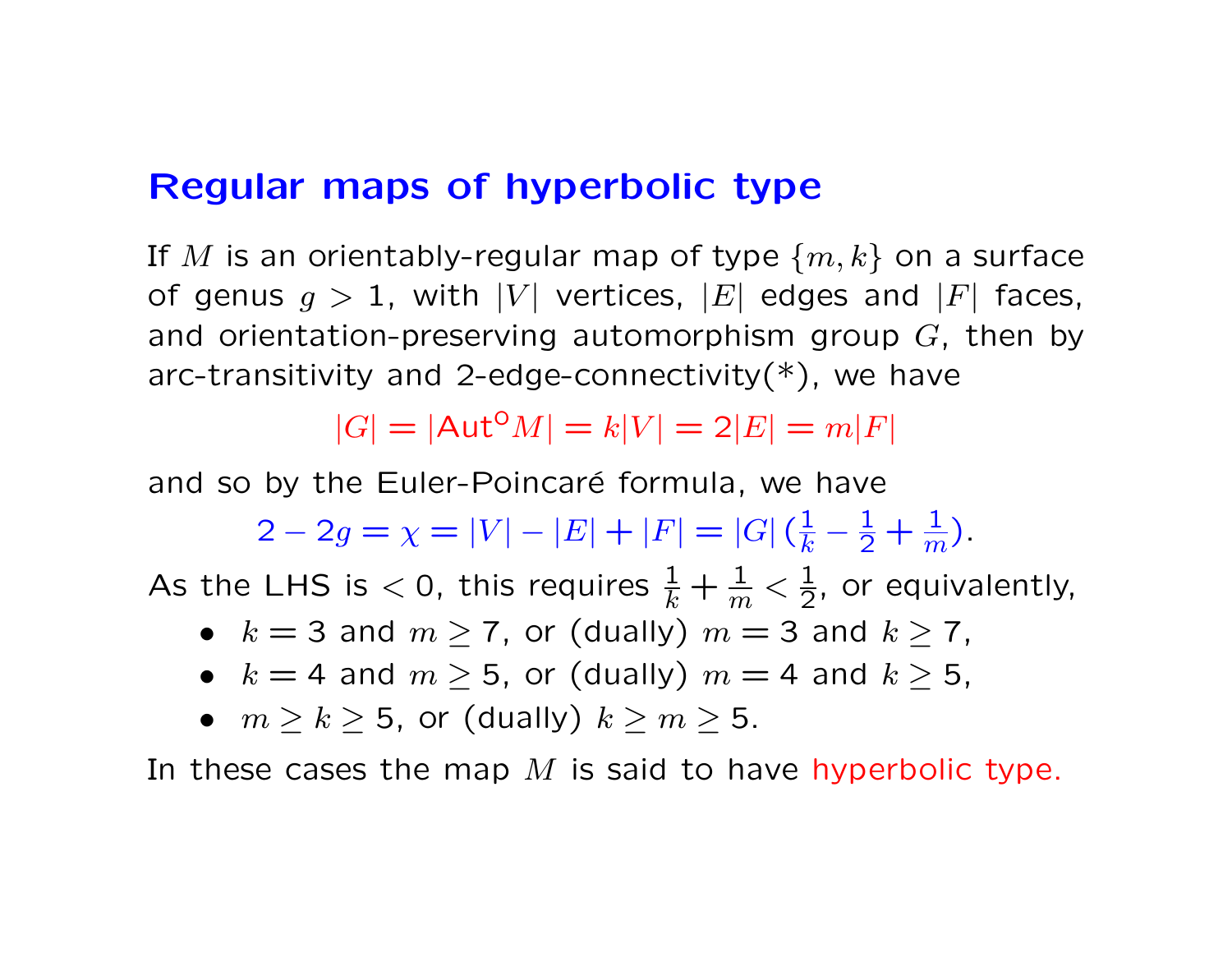## Digression: 2-edge-connectivity of VT graphs

The identity  $2|E| = m|F|$  on the previous slide may result from counting the number of incident edge-face pairs in two different ways: on one hand, each face has  $m$  edges, but on the other hand, why does every edge lie in 2 faces?

This is frequently assumed, but seldom proved!

[Note after talk: Steve Wilson pointed out that we can get around this by counting in a different way! If we trace the edges around each face, then every edge is counted twice.]

Can you prove that every edge lie in exactly two faces?

Better still, can you prove that if  $X$  is any connected finite vertex-transitive graph other than  $K_2$ , then no edge of X is a 'bridge', and hence  $X$  is 2-edge-connected?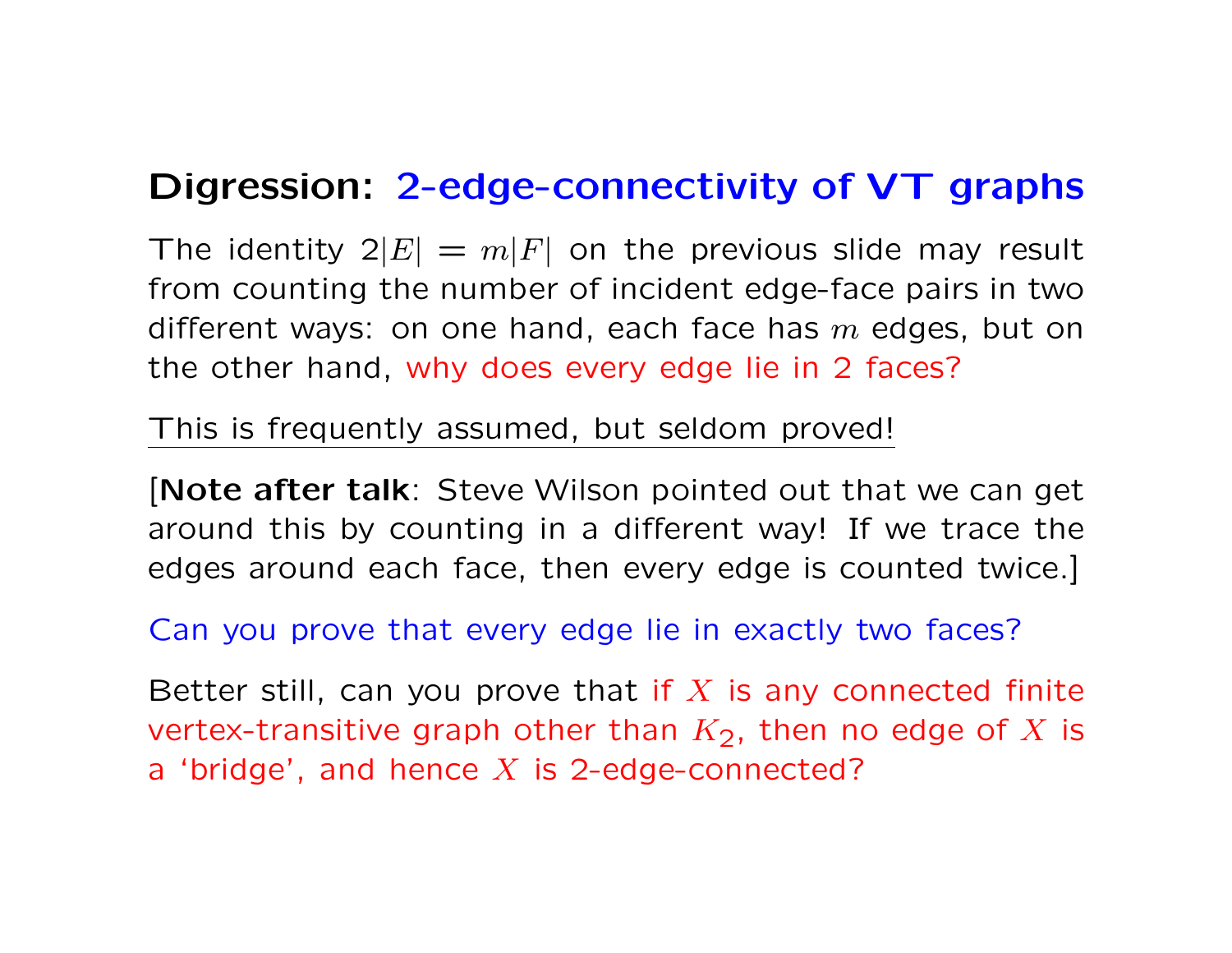What follows is one of at least three different short proofs.

(This one results from a recent brief email discussion with Brian Alspach, whose 1994 Masters student Tai-Yu Chen (at Simon Fraser University) proved something stronger, namely that if the connected simple graph  $X$  is vertex-transitive, then X is k-edge-connected if and only if X has valency  $k$ .)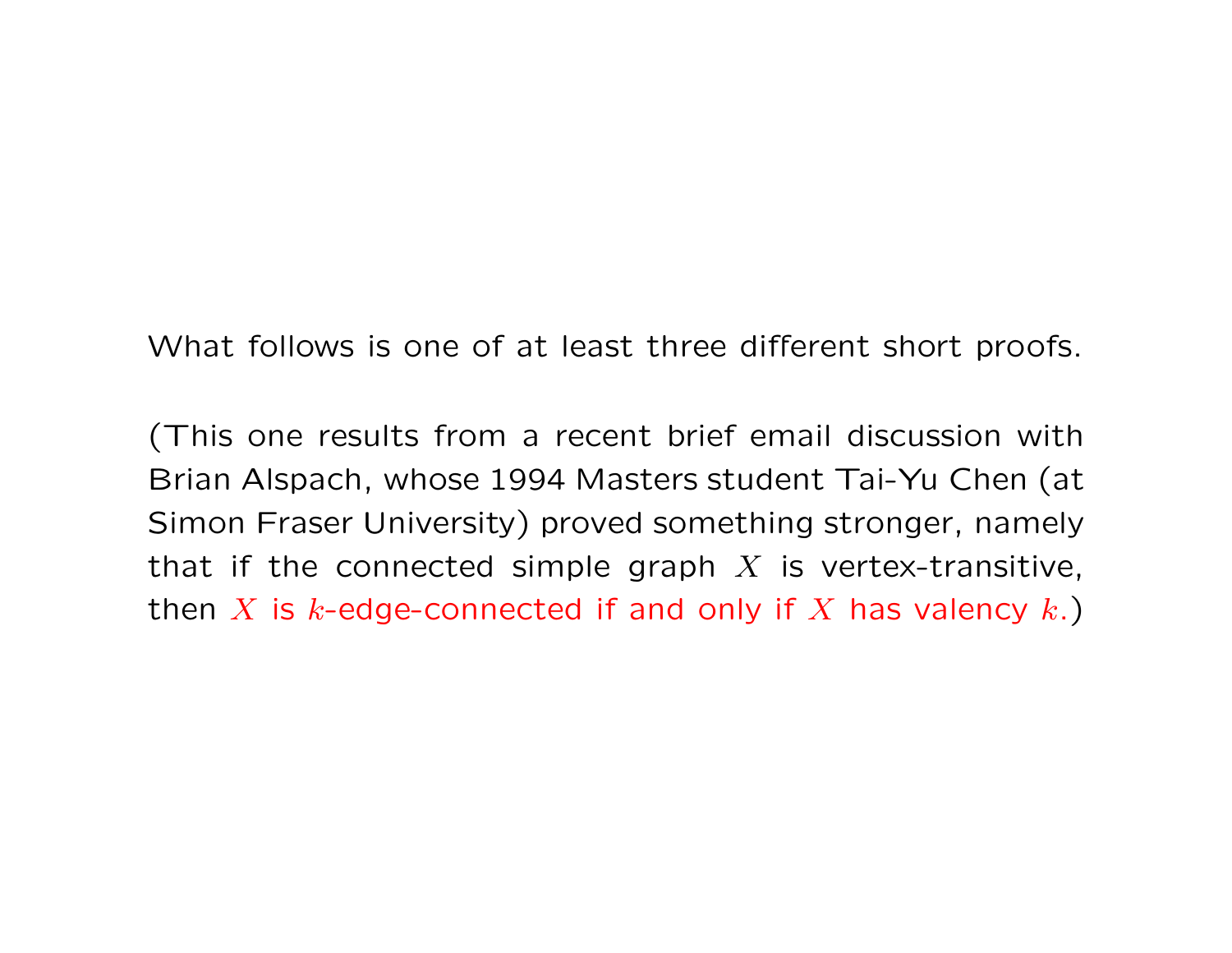**Proof.** Assume the contrary, and let  $e = \{u, v\}$  be a bridge. Then removal of  $e$  leaves two connected components, say  $A$ and  $B$ , containing  $u$  and  $v$  respectively, and without loss of generality, we may suppose that  $|A| \geq |B|$ .



Now because X has valency at least 2, we know  $|B| \geq 2$ , and so  $B$  contains another vertex  $w$ . Then by vertex-transitivity w is incident with a bridge edge whose removal from  $X$ leaves two components of sizes  $|A|$  and  $|B|$ . But clearly one of those components contains  $A \cup \{v\}$ , so its size is greater than both  $|A|$  and  $|B|$  ... contradiction.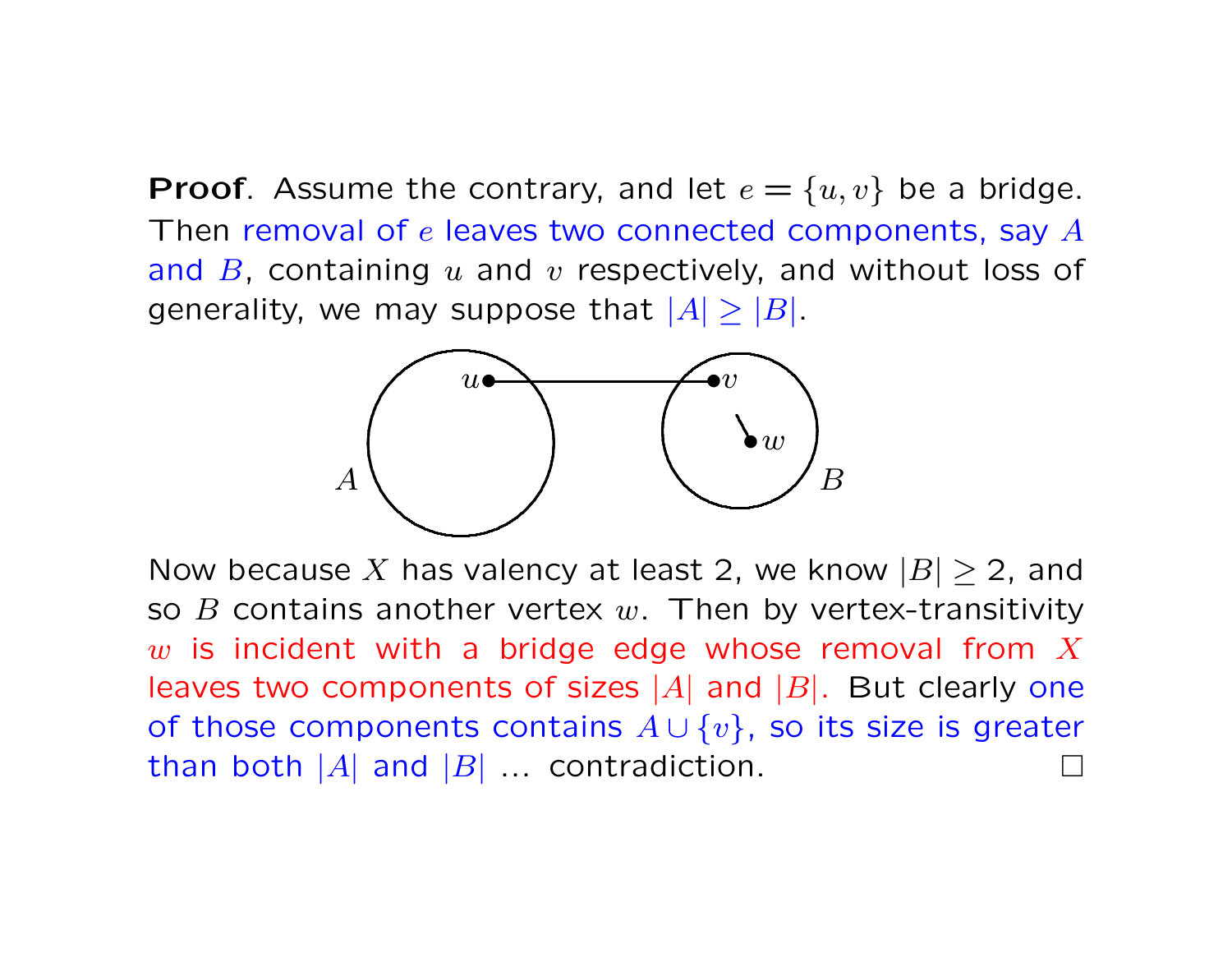## Connection with triangle groups

If M is an orientably-regular map of type  $\{m, k\}$ , and  $(v, e, f)$ is any incident vertex-edge-face triple, then there exist two orientation-preserving automorphisms  $R$  and  $S$  such that

- $R$  acts locally like a single-step rotation of the face  $f$ ,
- S acts locally like a single-step rotation around vertex  $v$ ,
- $RS$  acts locally like a 180-degree rotation of the edge  $e$ .

By connectedness, and the fact that any orientation-preserving automorphism is uniquely determined by its effect on any arc, it follows that R and S generate  $Aut^{\circ}(M)$  and satisfy the  $\Delta(2, k, m)$  triangle group relations  $R^m = S^k = (RS)^2 = 1$ .

Conversely, every such map M of type  $\{m, k\}$  can be constructed algebraically from elements  $R$  and  $S$  of orders  $m$ and  $k$  generating a finite group  $G$  such that  $RS$  has order 2.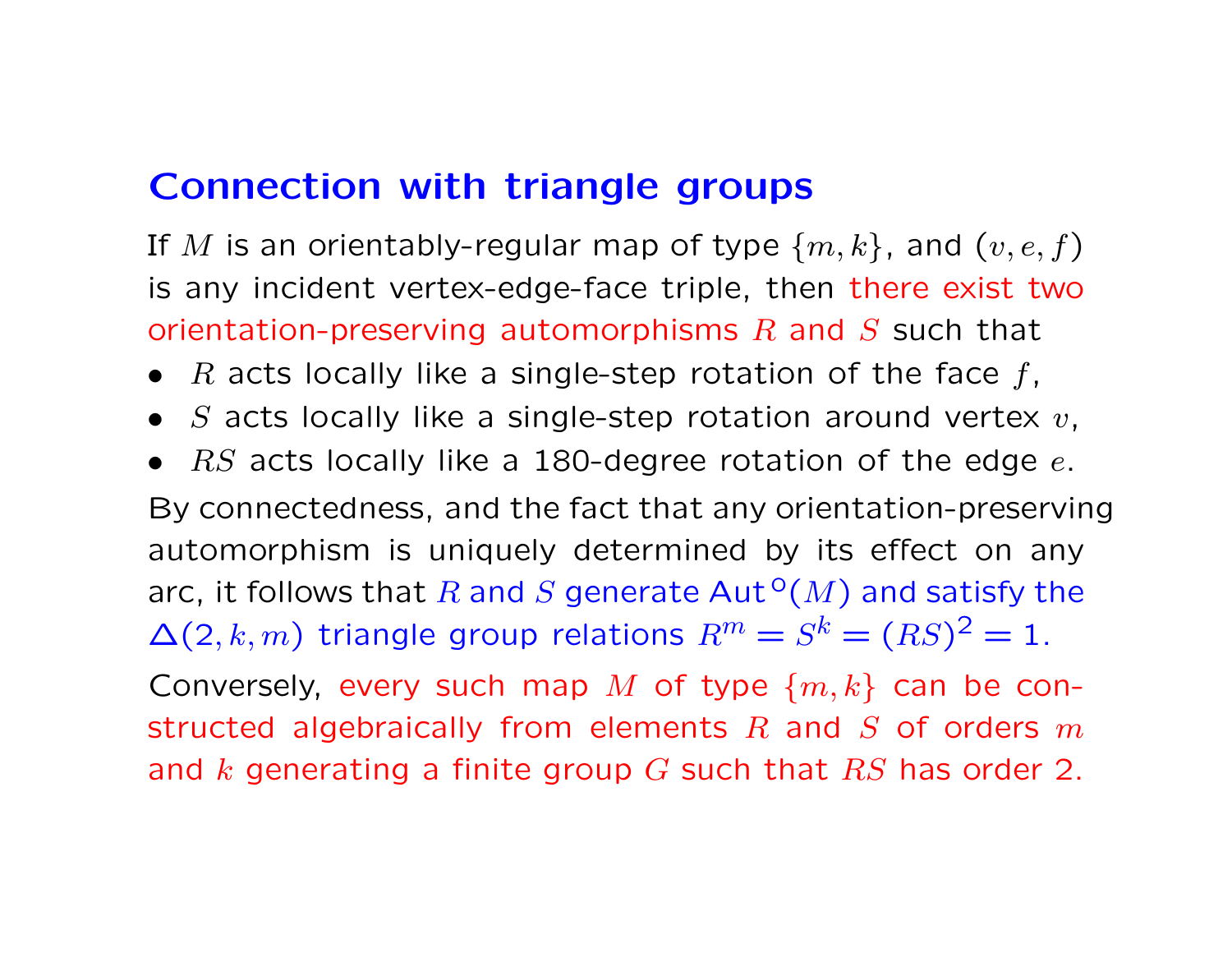### Orientably-regular maps of given type

Spherical type: If the map has genus 0, then  $\frac{1}{k} - \frac{1}{2} + \frac{1}{m} > 0$ , so  $k = 2$  or  $m = 2$  or  $\{m, k\} = \{3, 3\}$ ,  $\{3, 5\}$ ,  $\{5, 3\}$ ,  $\{3, 4\}$ or {4, 3}, and all possibilities are achievable, by 'equatorial' maps, 'polar maps', and the 'Platonic' maps on the sphere.

**Euclidean type**: If the map has genus 1, then  $\frac{1}{k} - \frac{1}{2} + \frac{1}{m} = 0$ , so  $\{m, k\} = \{3, 6\}$ ,  $\{4, 4\}$  or  $\{6, 3\}$ , and all possibilities are achievable, by uniform triangulations, quadrangulations and 'honeycombs' of the torus.

For the rest of this talk, we'll focus on hyperbolic type, with  $\frac{1}{k} - \frac{1}{2} + \frac{1}{m} < 0$ .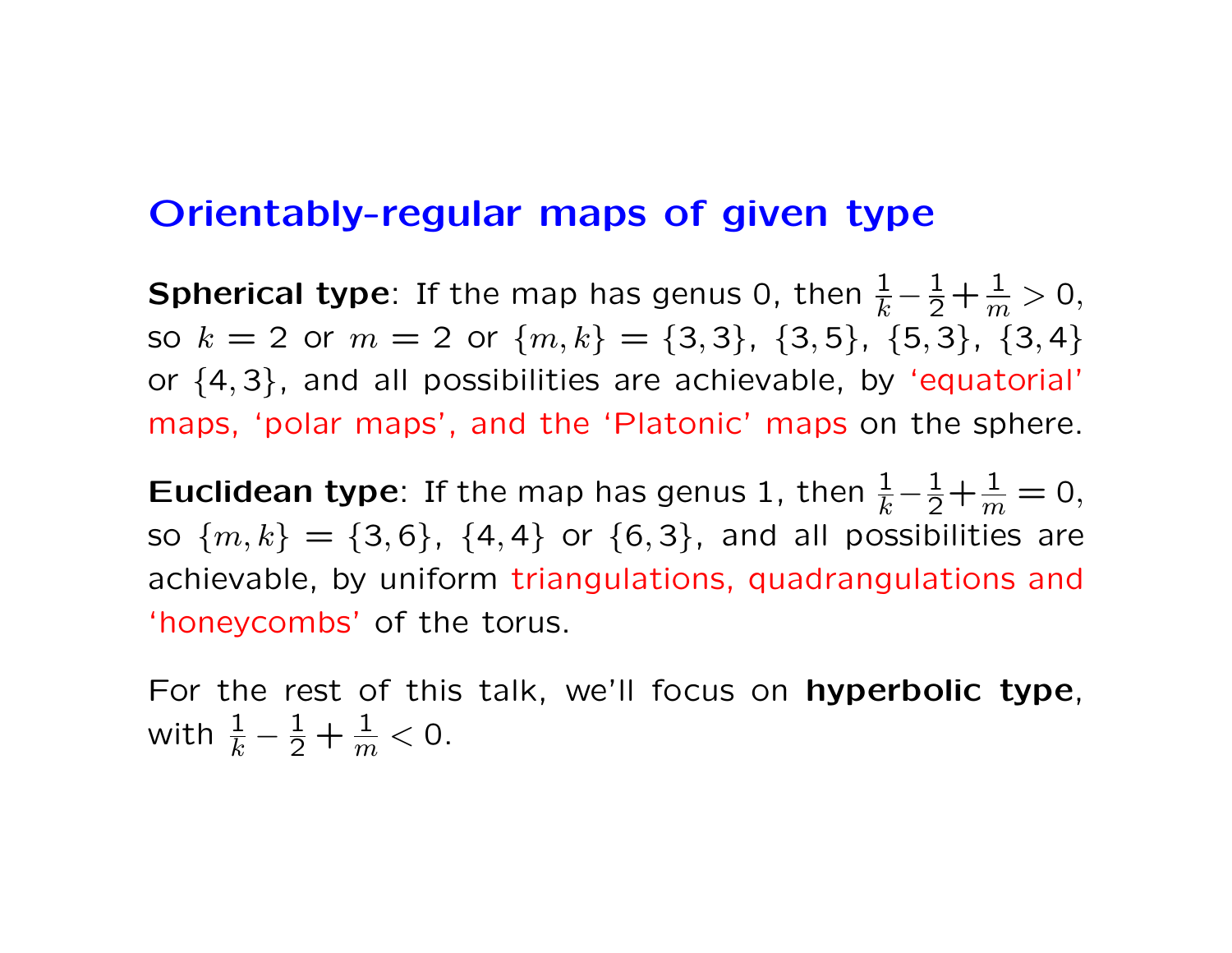## Some early history

Murray Macbeath (1969) used a  $2\times 2$  matrix construction and trace argument to show that for every pair  $(m, k)$  of positive integers s.t.  $1/k + 1/m < 1/2$ , there are infinitely many primes p for which the group  $PSL(2, p)$  is a 'smooth' quotient of the  $\Delta(2, k, m)$  triangle group.

(Note: 'Smooth' means that the orders 2,  $k$  and  $m$  of the relevant elements of  $\Delta(2, k, m)$  are preserved. The proof finds suitable elements of  $SL(2, p)$  that cannot generate a proper subgroup, and then projects those to  $PSL(2,p).$ )

All of the resulting maps are reflexible [Singerman (1974)] and hence fully regular, and so Macbeath's theorem proves the following:

For every hyperbolic pair  $\{m, k\}$ , there exist infinitely many fully regular orientable maps of type  $\{m, k\}$ .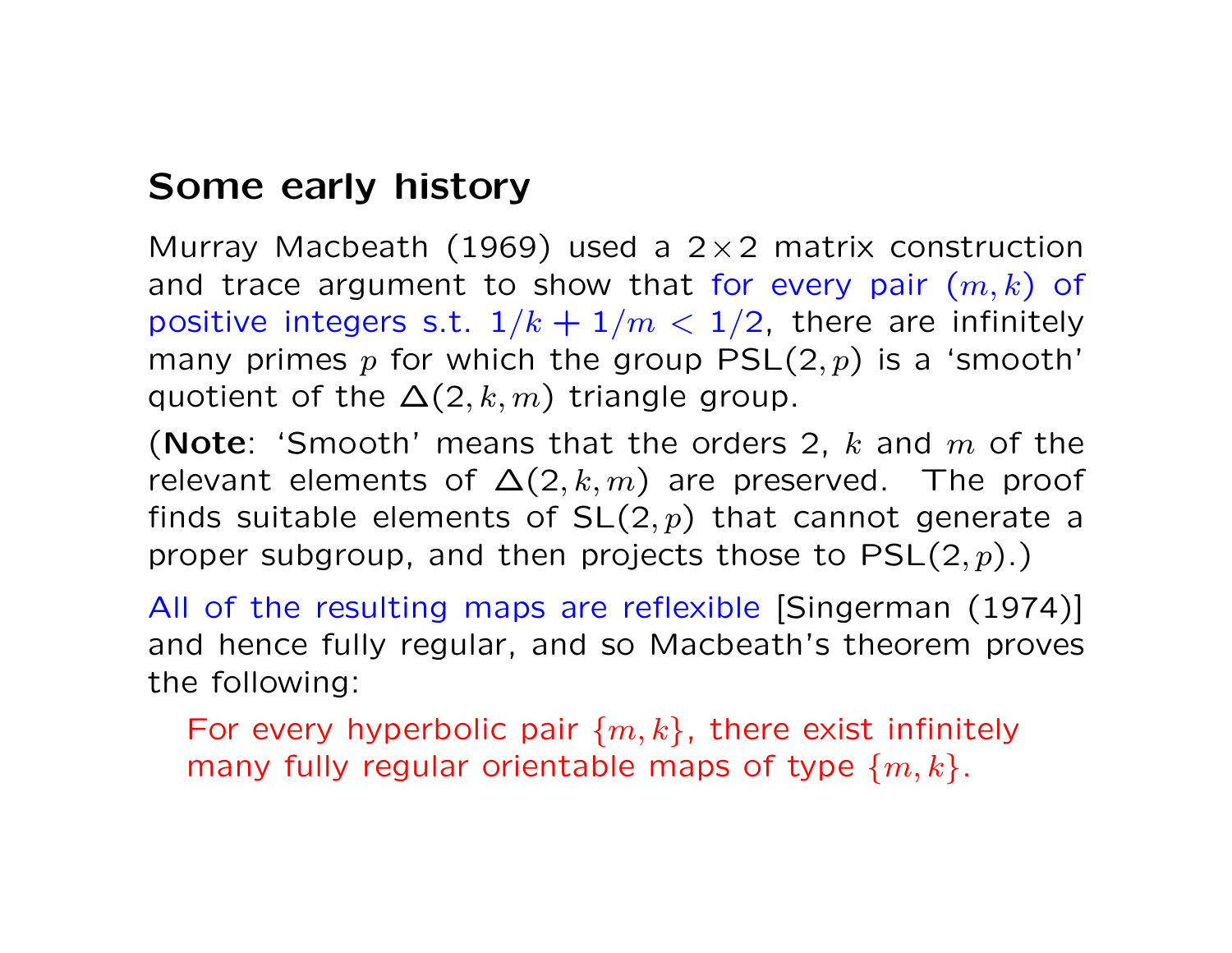## A further construction: the 'Macbeath trick'

Let  $G = \langle R, S \rangle$  be the rotation group of an orientably-regular map M of hyperbolic type  $\{m, k\}$ , and genus  $g \geq 2$ .

Then there exists a homomorphism from  $\Delta(2, k, m)$  onto G, the kernel  $K$  of which is torsion-free and isomorphic to the fundamental group of the carrier surface of  $M$ . In particular, K is generated by 2g elements  $a_1, b_1, a_2, b_2, \ldots, a_q, b_q$  subject to the single defining relation  $[a_1, b_1][a_2, b_2] \dots [a_q, b_q] = 1$ . Now for any positive integer s, the subgroup  $L_s = K'K^{(s)}$  of K generated by all commutators  $[x, y]$  and the sth powers  $x^s$  of all elements of  $K$  is characteristic in  $K$ , and therefore normal in  $\Delta(2,k,m)$ , with  $K/L_n \cong (\mathbb{Z}_s)^{2g}$ , and hence we get infinitely many new quotients  $\Delta(2, k, m)/L_s$  and infinitely many 'covering' maps of M, all of the same type  $\{m, k\}$ .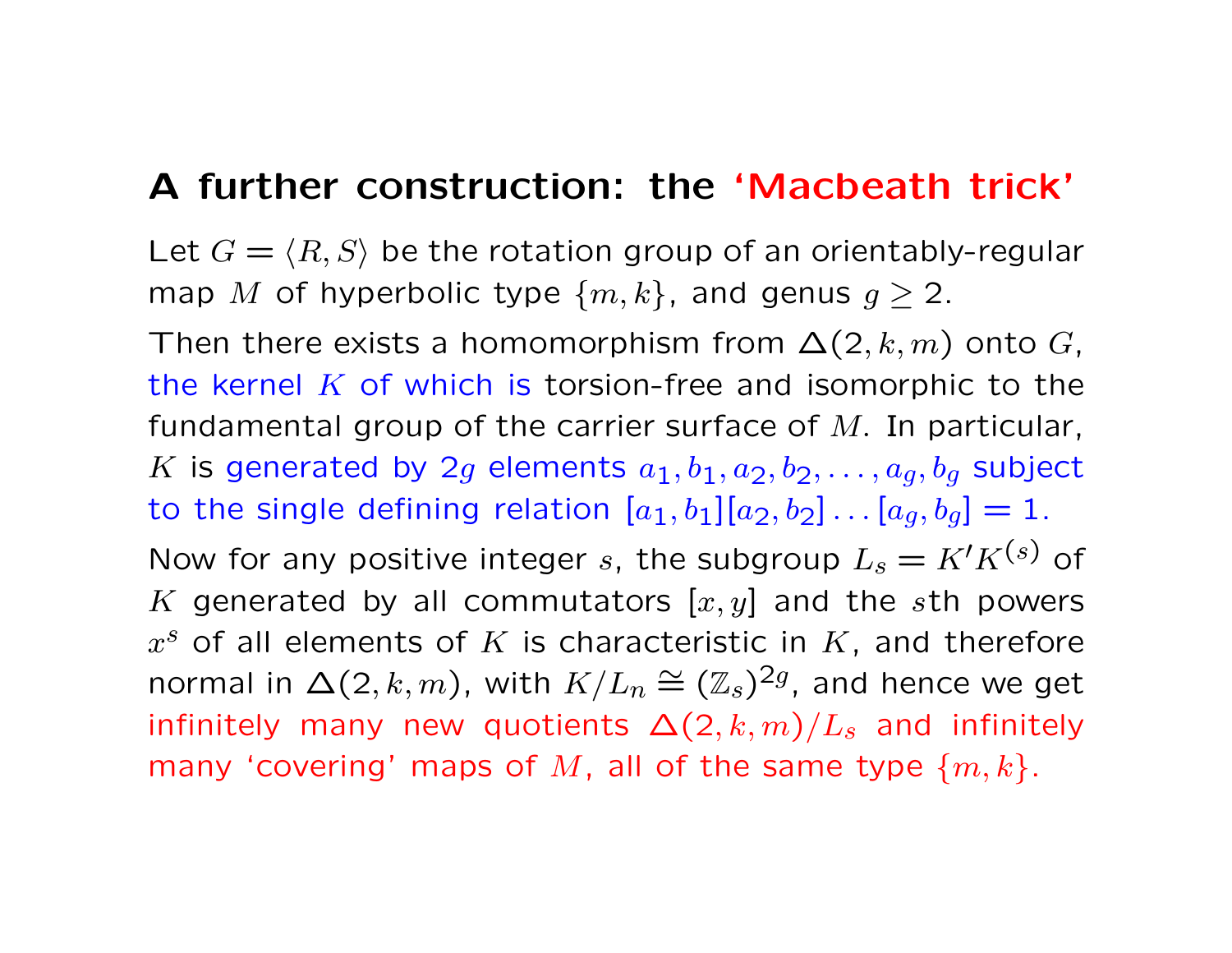Note: A related method was used by Biggs and Conway and (independently) Djoković in order to construct infinitely many connected finite 5-arc-transitive 3-valent graphs from a given example.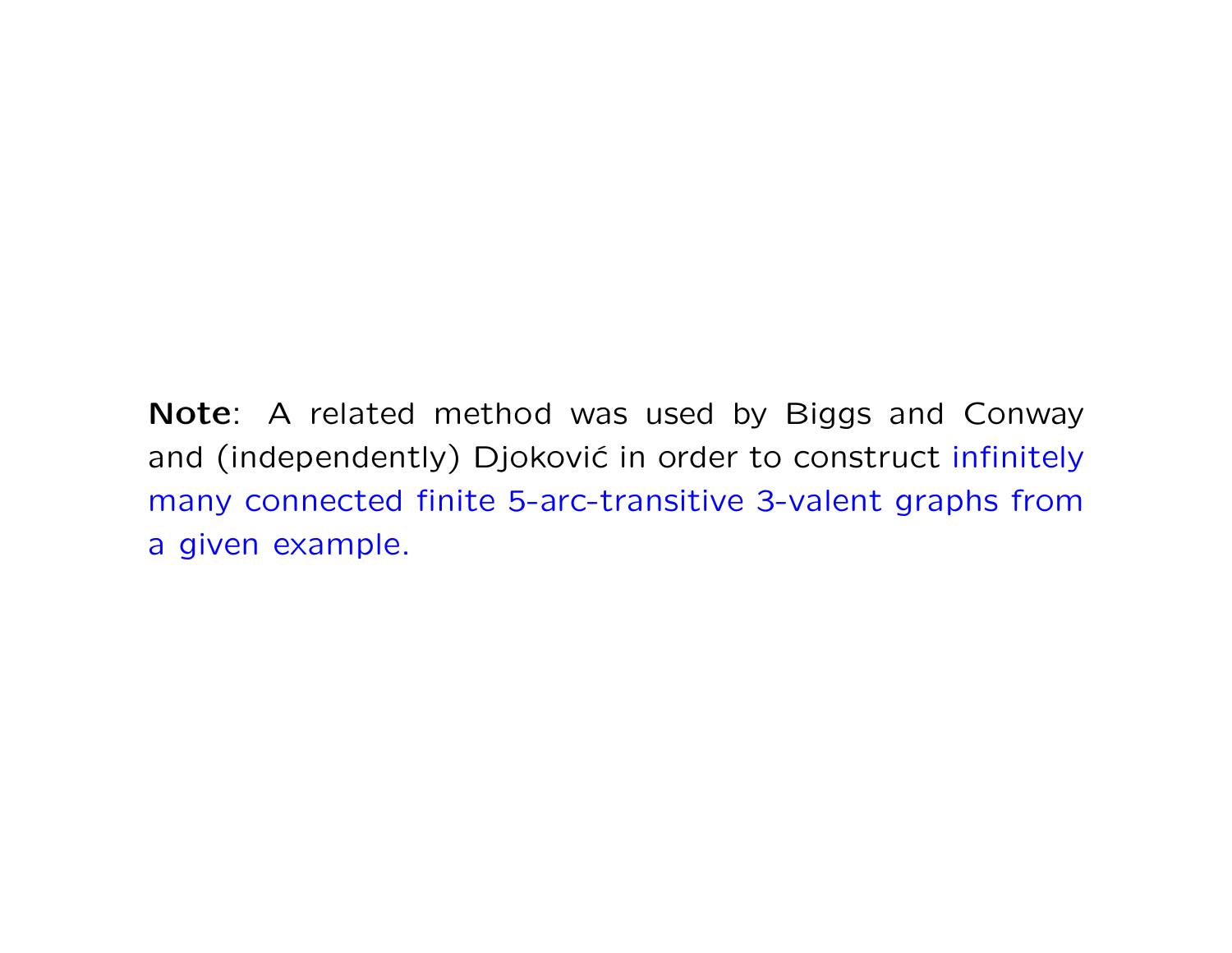## Coset graph constructions

A (Schreier) coset graph is a graph that depicts the effect of a finitely-generated permutation group G on a set X. The vertices are the points of X, and for every generator  $g$  of  $G$ , an arc labelled g joins each vertex  $x$  to its image  $x^g$  under g.

When the action is transitive, this is equivalent to the graph whose vertices are the right cosets  $Hx$  in  $G$  of a pointstabiliser H, with an arc labelled g joining each vertex  $Hx$ to its image  $Hxg$  under right multiplication by g.

(Also some people working on abstract polytopes recently have called a special case of this a 'C-group permutation representation graph' (or 'CPR' graph), but it's really the same thing and so doesn't need a new term.)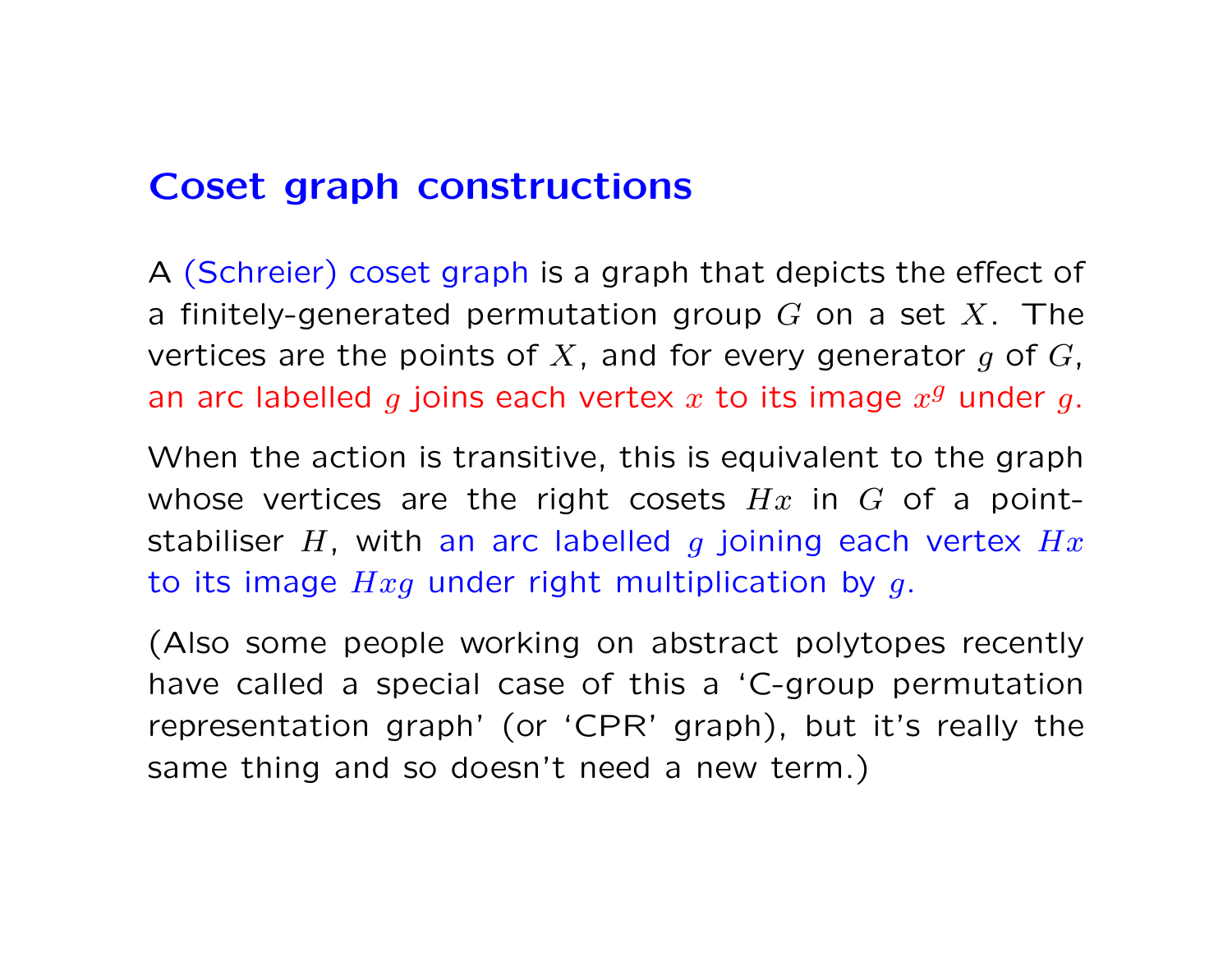#### Example

Below is a coset graph for an action of the  $(2, 3, 7)$  triangle group  $\Delta = \langle x, y, z \mid x^2 = y^3 = z^7 = xyz = 1 \rangle$  on 7 points:



This gives a homomorphism from  $\Delta$  to Aut<sup>o</sup> $(M) \cong PSL(2,7)$ taking  $(x, y, z) \mapsto (RS, R, S)$ , for Klein's quartic map M of type  $\{3, 7\}$  and genus 3.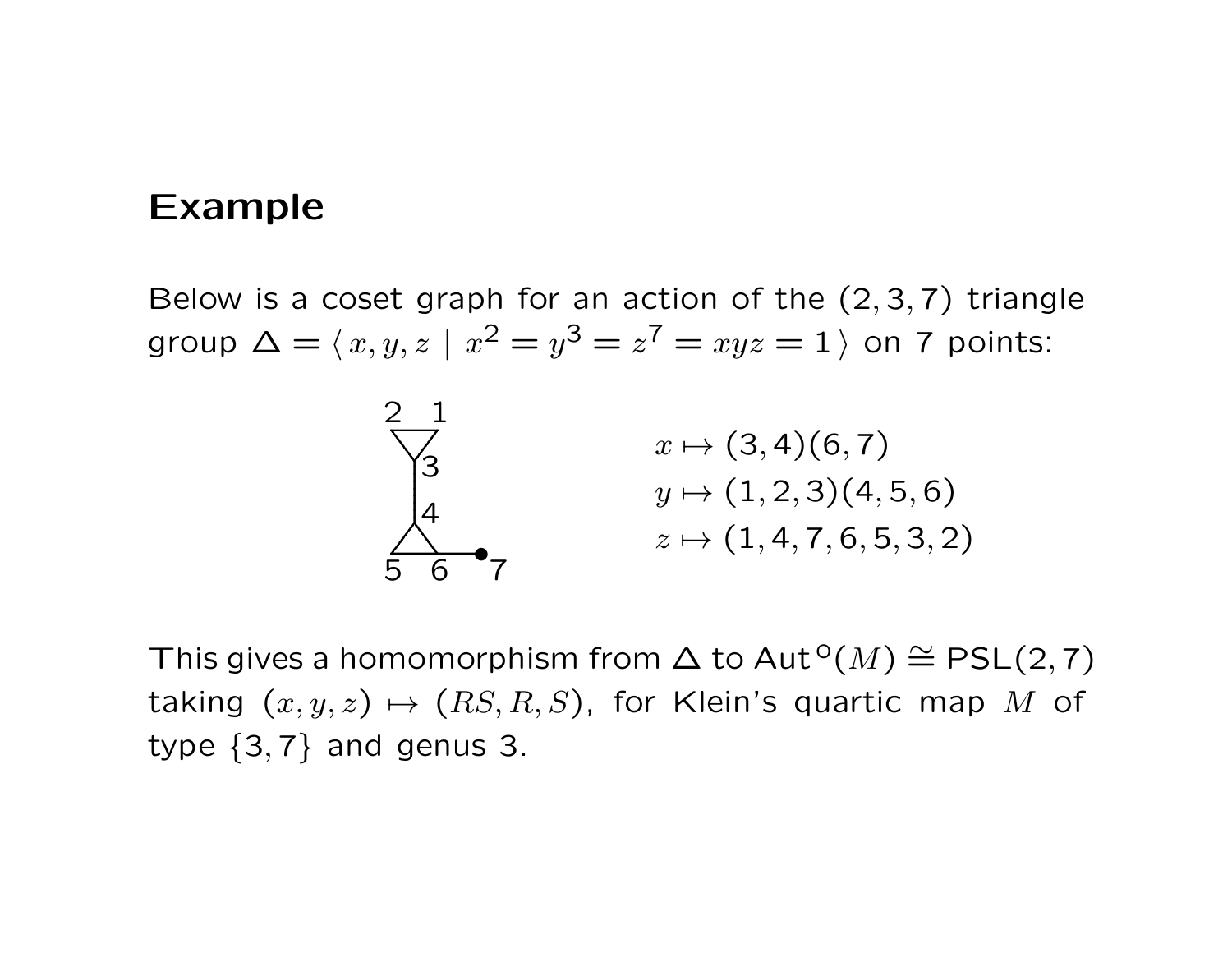## **Composition of coset graphs [Graham Higman/MC]**

Sometimes two coset graphs for the same group  $G$  on (say)  $n_1$  and  $n_2$  points can be composed to produce a transitive permutation representation of larger degree  $n_1 + n_2$ 

 $-$  e.g.

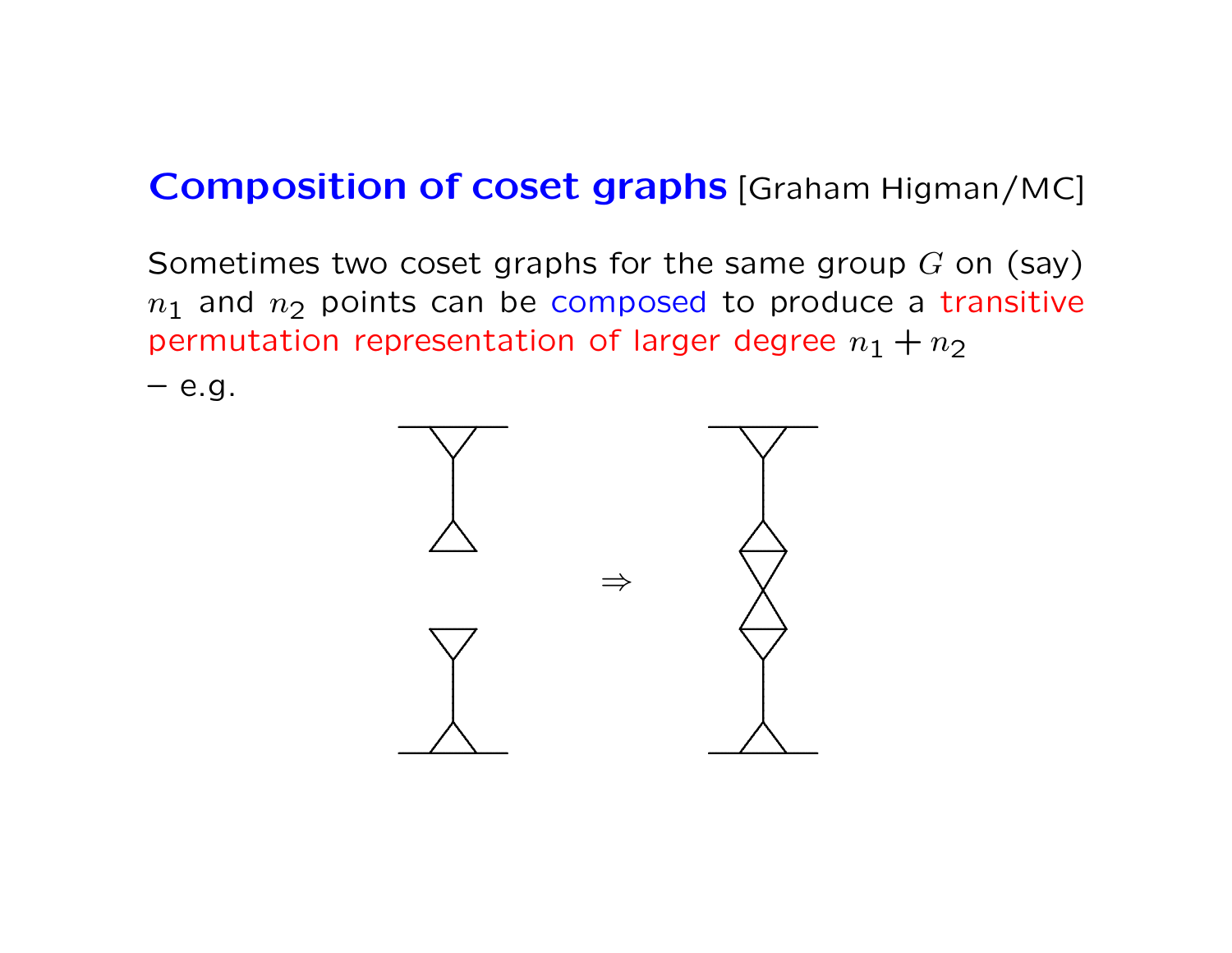This lets us string together multiple copies of coset graphs:



We can often use this method to do all sorts of things, such as prove that certain finitely-presented groups are infinite.

If suitable graphs A and B have  $a$  points and  $b$  points, then we string together  $p$  copies of  $A$  and  $q$  copies of  $B$  and get a new one on  $n = pa + qb$  points, and if  $gcd(a, b) = 1$ , then  $n = pa + qb$  can be any sufficiently large positive integer.

Then add a single copy of an extra graph  $C$  (with  $c$  points) to disturb the cycle structure of particular elements, and make the permutations from the new graph generate the alternating group  $A_{n+c}$  or the symmetric group  $S_{n+c}$ .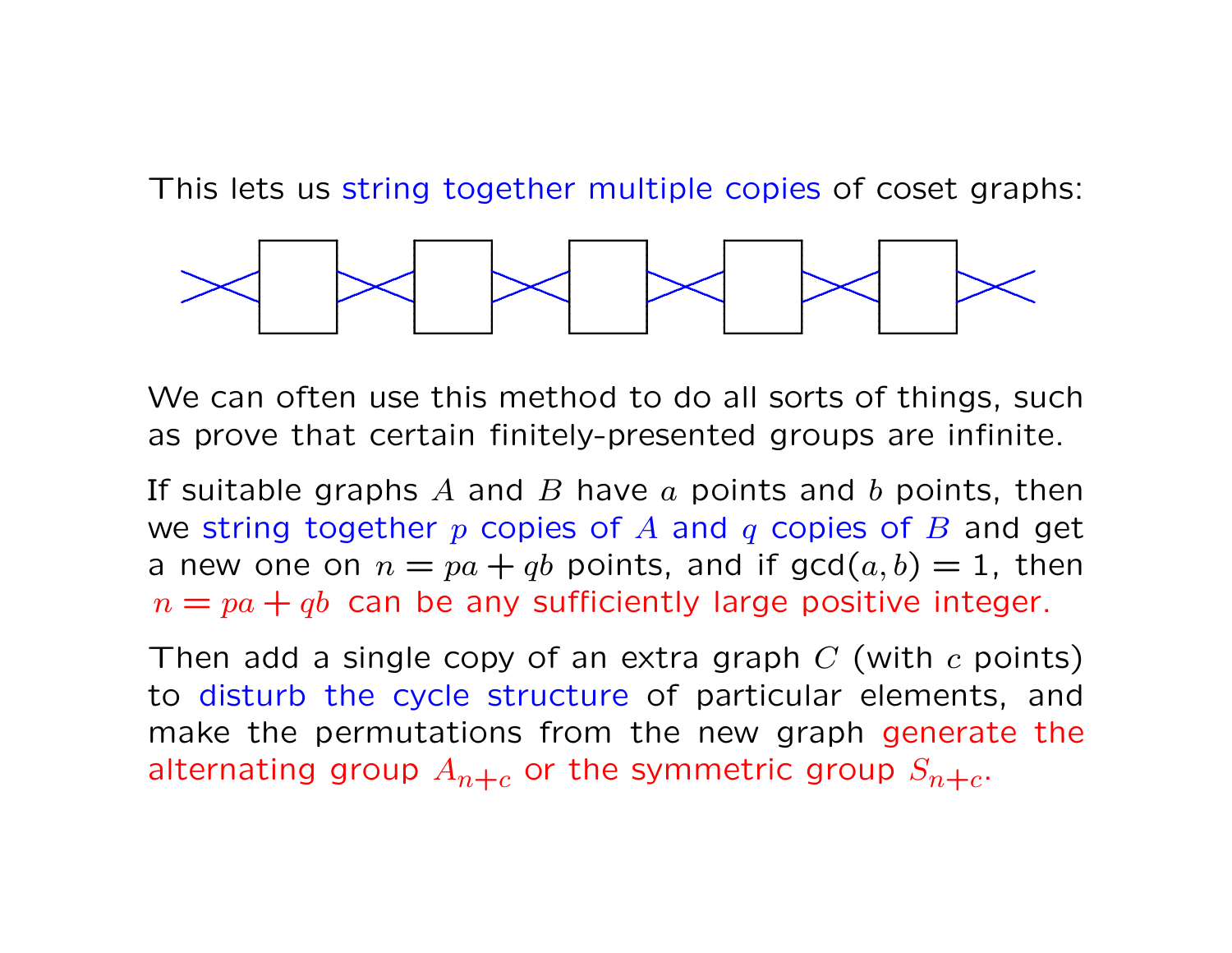#### Example

For  $\Delta(2,3,7)$  we could take this 42-point coset graph as A:



and a 113-point coset graph as  $B$ , and so on ...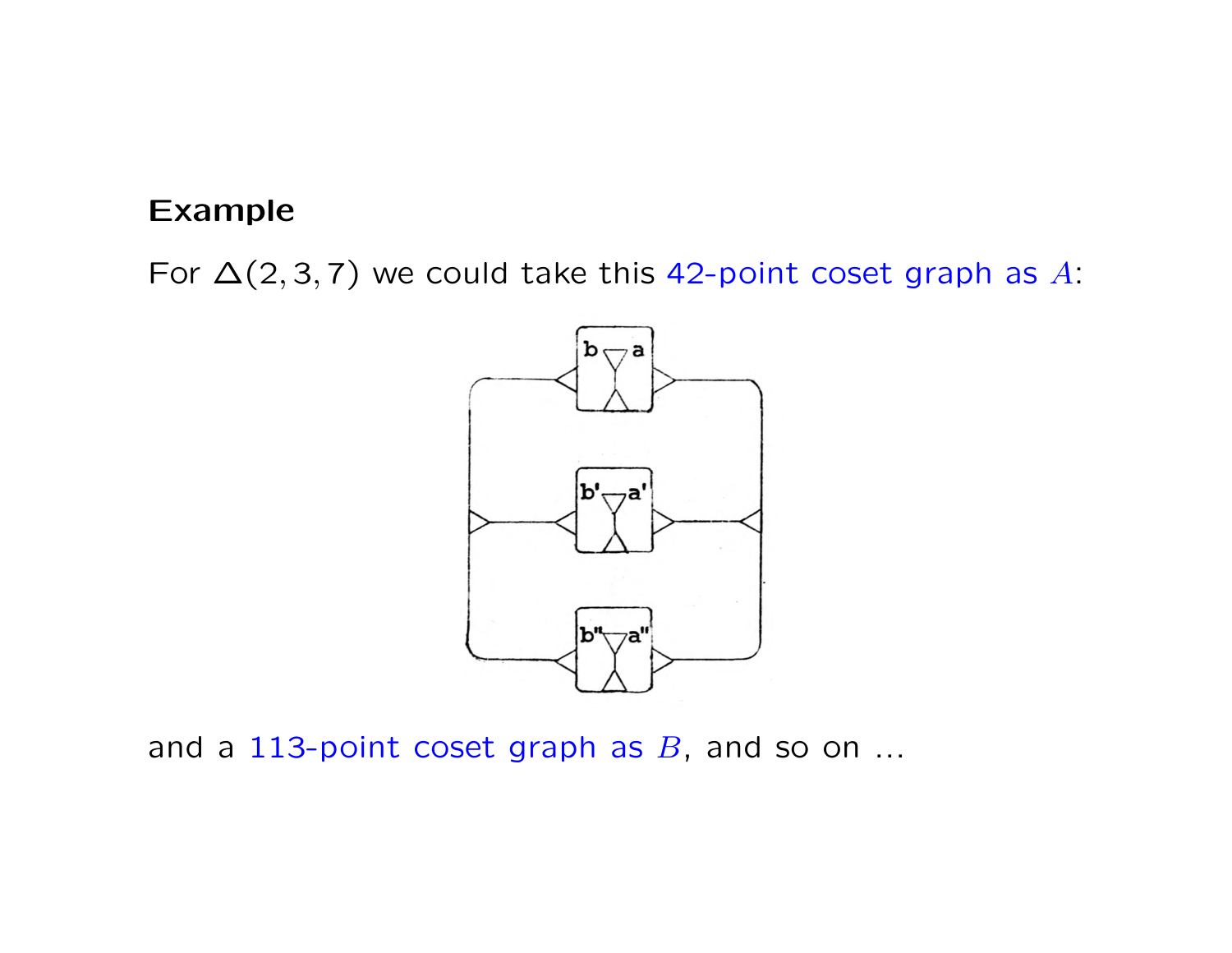Theorem [MC (doctoral thesis), 1980]

(a) For every  $k \geq 7$ , all but finitely many alternating groups  $A_n$  occur as smooth quotients of  $\Delta(2,3,k)$ 

(b) For every even  $k \geq 8$ , all but finitely many symmetric groups  $S_n$  occur as smooth quotients of  $\Delta(2,3,k)$ .

For each  $k \ge 7$  this gives orientably-regular maps of types  $\{3, k\}$  and  $\{k, 3\}$  with rotation group  $A_n$  for all but finitely many n, and others with rotation group  $S_n$  for all but finitely many  $n$  when  $k$  is even.

Moreover, the proofs of (a) and (b) make almost all of the above maps reflexible, and also produce non-orientable regular maps of each type with full automorphism group  $A_n$ for all but finitely many  $n$ , and others for each type with full automorphism group  $S_n$  when k is even.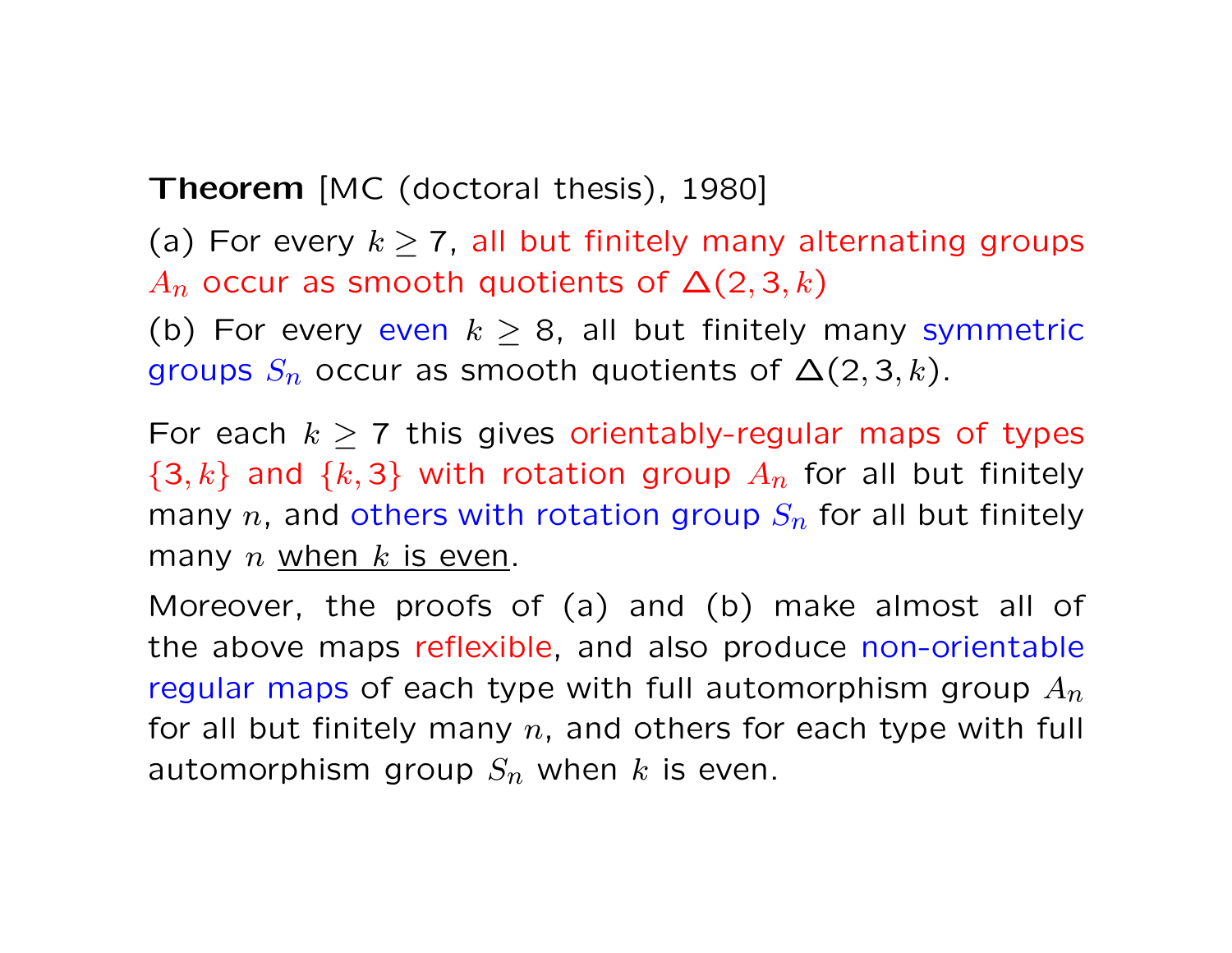#### Theorem [Brent Everitt, 2000]

If  $F$  is a finitely-generated, non-elementary Fuchsian group (that is, a universal group for conformal group actions on compact Riemann surfaces of genus  $g > 1$ ), then all but finitely many alternating groups  $A_n$  occur as quotients of F.

Note: those quotients are not claimed to be 'smooth' ...

Corollary [proved in steps by BE & some others (1990s)] For every hyperbolic pair  $\{m, k\}$ , all but finitely many alternating groups  $A_n$  occur as the rotation group of an orientableregular map of type  $\{m',k'\}$  for some  $m'$  and  $k'$  dividing  $m$ and k respectively.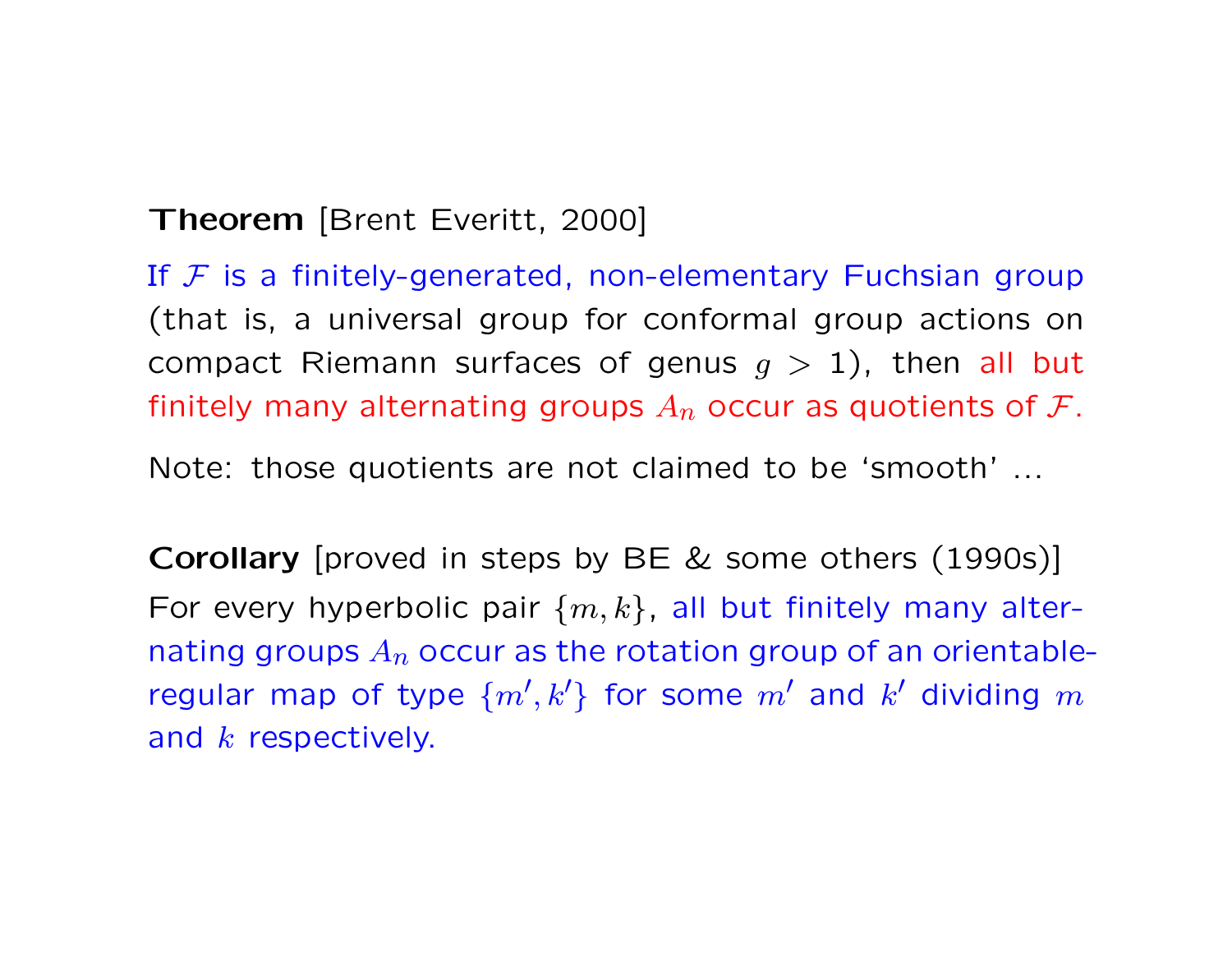## What about chiral maps?

This question was asked by David Singerman in 1992. Some answers have arisen more recently.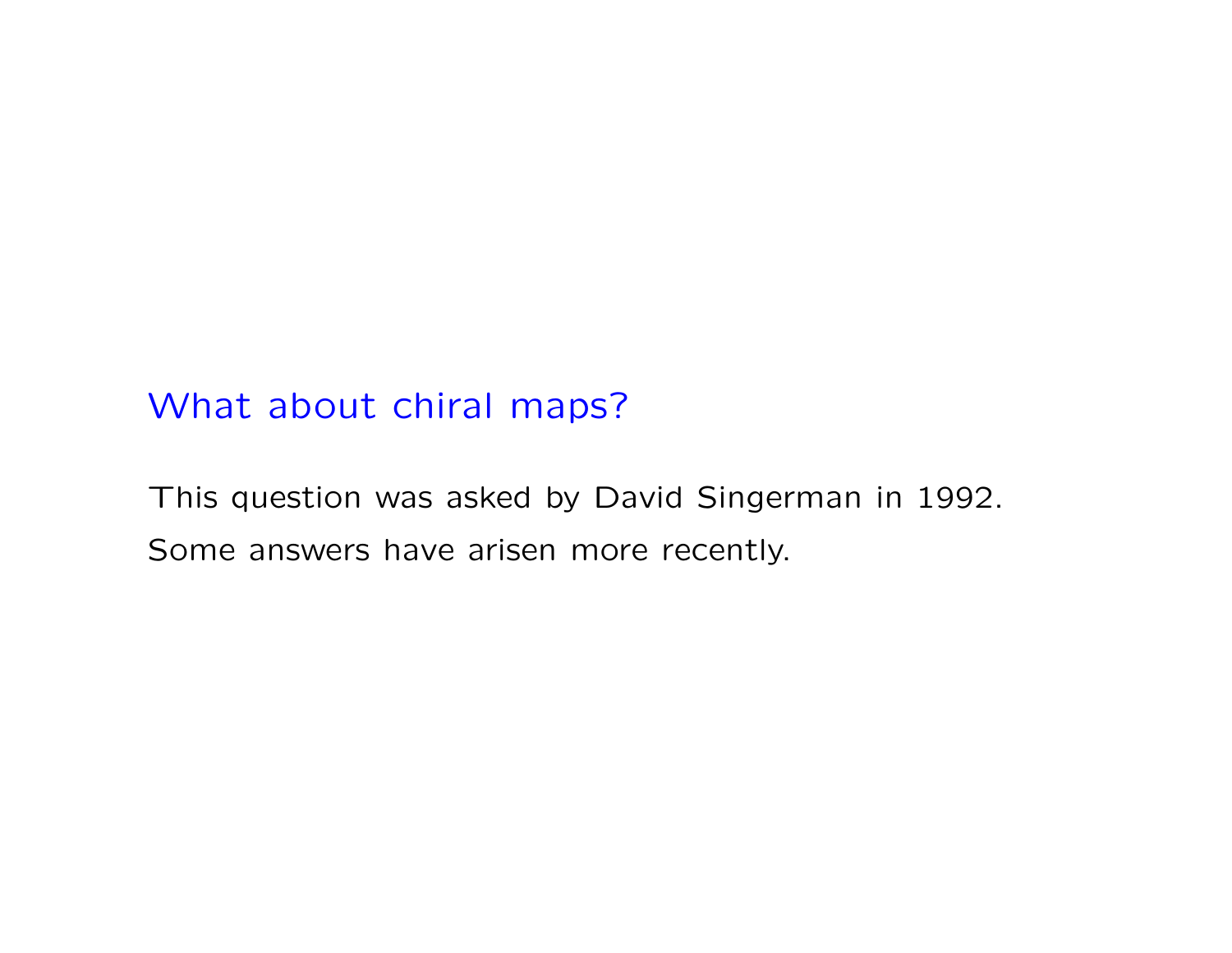Theorem [Emilio Bujalance, MC & Antonio Costa (2010)] For every  $k \geq 7$ , all but finitely many alternating groups  $A_n$  are the automorphism group of an orientably-regular but chiral map of type  $\{3, k\}$ .

This was proved as part of the construction of infinitely many 'pseudo-real' surfaces with automorphism group of largest possible order, namely  $12(g-1)$  where g is the genus.

The proof used coset graphs as earlier, but composed with a single copy of one extra graph that breaks reflectional symmetry.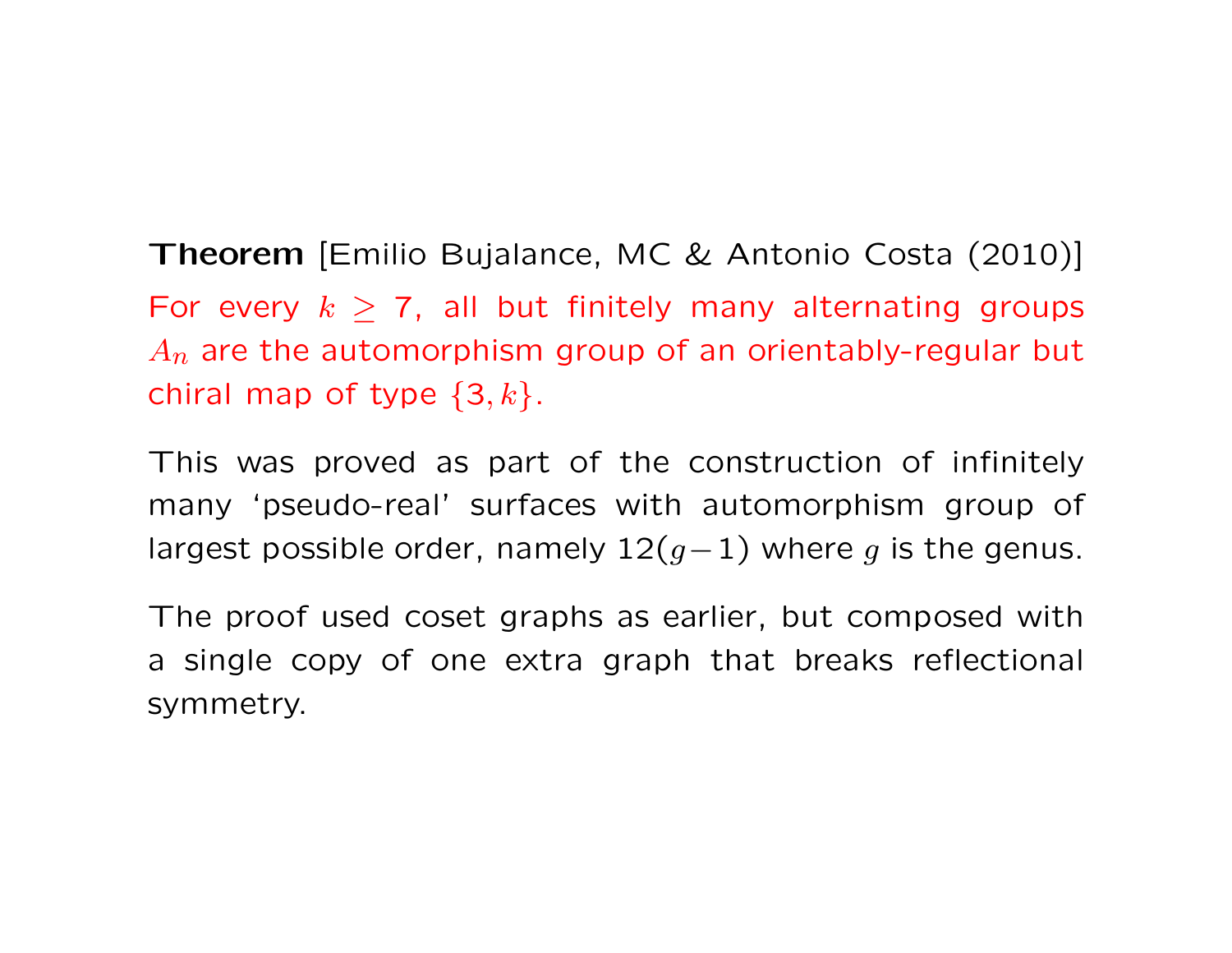For example, in the  $(2,3,7)$  case, we can adjoin an irreflexible 7-point coset graph as follows:

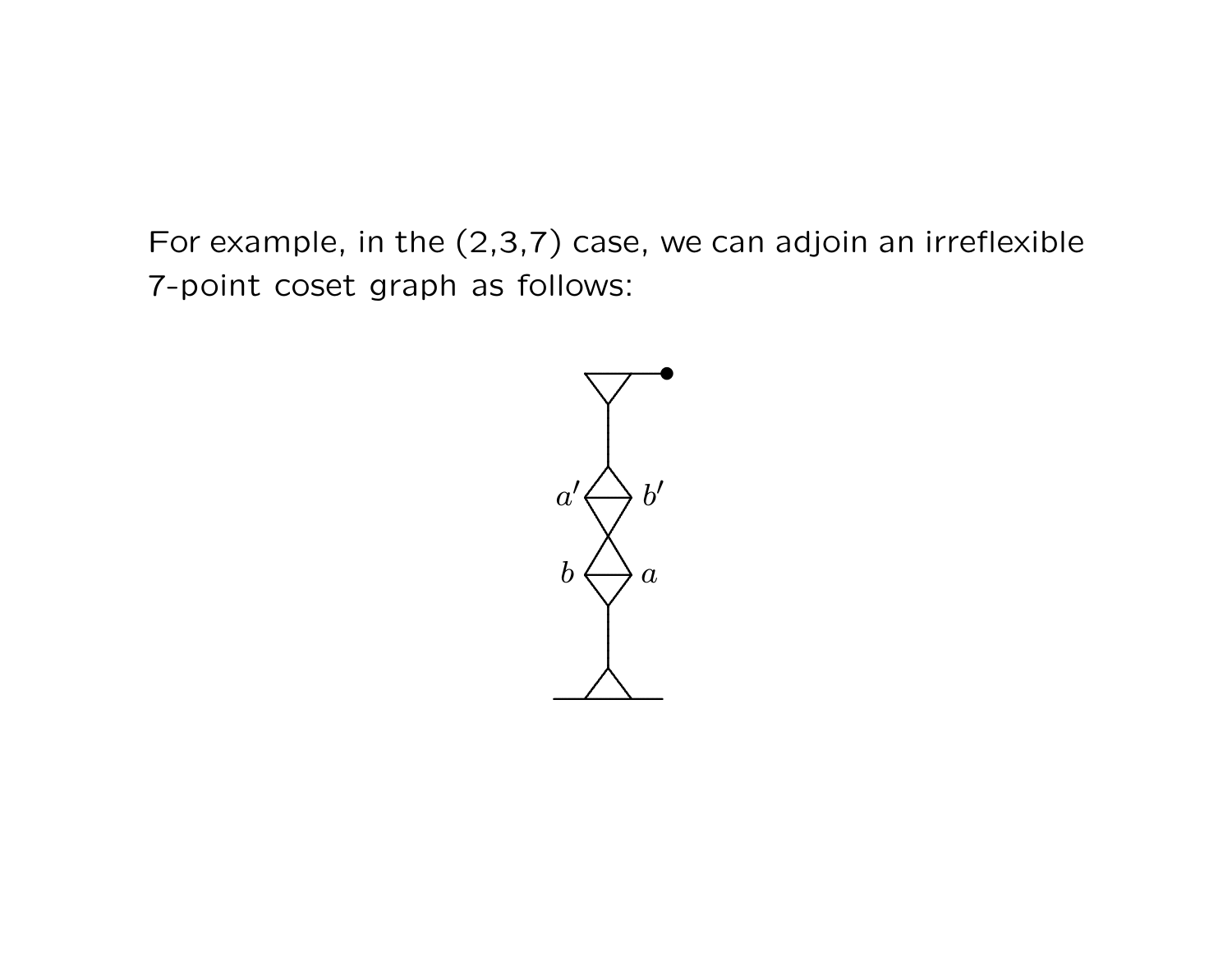The same kind of construction also shows the following: For every <u>even</u>  $k \geq 8$ , all but finitely many symmetric groups  $S_n$  occur as the automorphism group of an orientably-regular but chiral map of type  $\{3, k\}$ .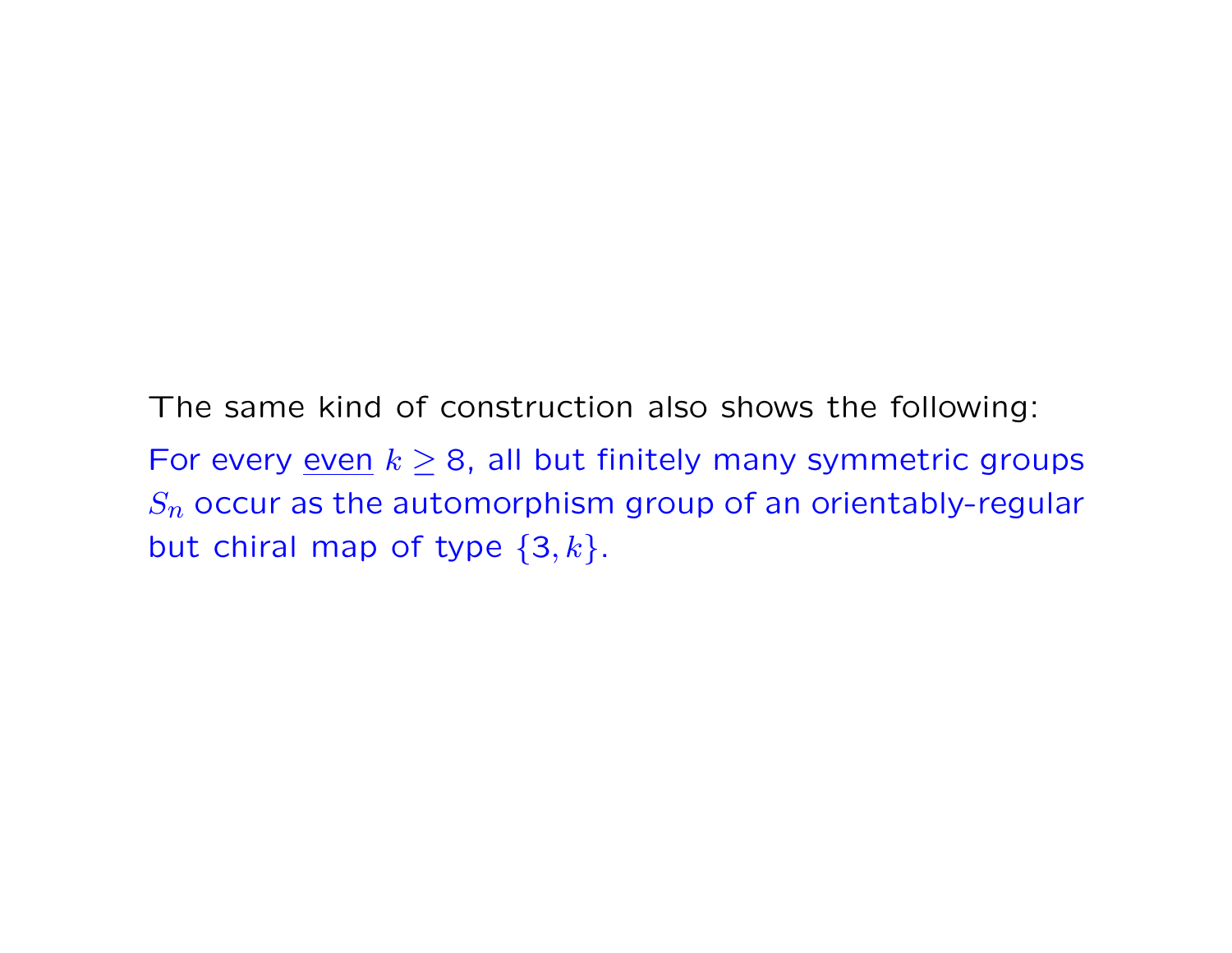## An important recent theorem (2016):

For every hyperbolic pair  $(k, m)$ , there exist infinitely many orientably-regular but chiral maps of type  $\{m, k\}$ .

One 'base' example for each type can be found by using

- permutation representations of the group  $\Delta(2, k, m)$ [MC, Veronika Hucíková, Roman Nedela & Jozef Širáň], or
- group representations and the theory of differentials on Riemann surfaces [Gareth Jones].

Indeed in the former case, a base example can be found with an alternating or symmetric group as automorphism group.

Then infinitely many of each such type can be found using the 'Macbeath trick' to construct covers.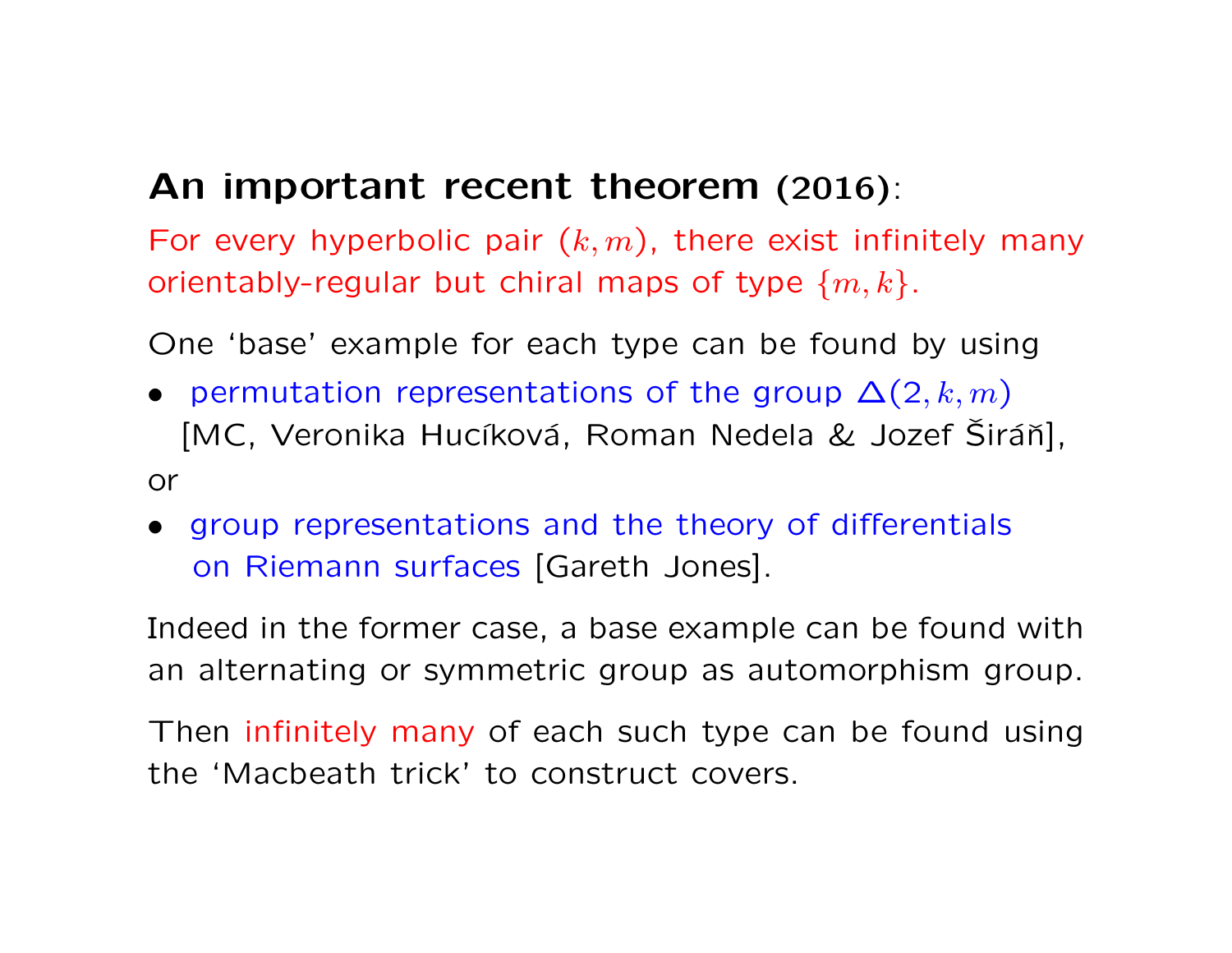#### Easy Corollary:

For every given integer  $k \geq 3$ , there exist infinitely many orientably-regular but chiral maps with valency  $k$ .

*Proof.* This holds for such maps of type  $\{m, k\}$  for some m (indeed for infinitely many  $m$ ).

#### Stronger version:

For every given integer  $k \geq 3$ , all but finitely many alternating groups  $A_n$  occur as the automorphism group of an orientably-regular but chiral map with valency  $k$ .

*Proof.* We know that all but finitely many  $A_n$  occur for chiral maps of type  $\{7,3\}$  or type  $\{3,k\}$  for any given  $k \ge 7$ , and then valency  $k \in \{4, 5, 6\}$  can be dealt with using the same approach with the groups  $\Delta(2,4,5)$  and  $\Delta(2,6,6)$ .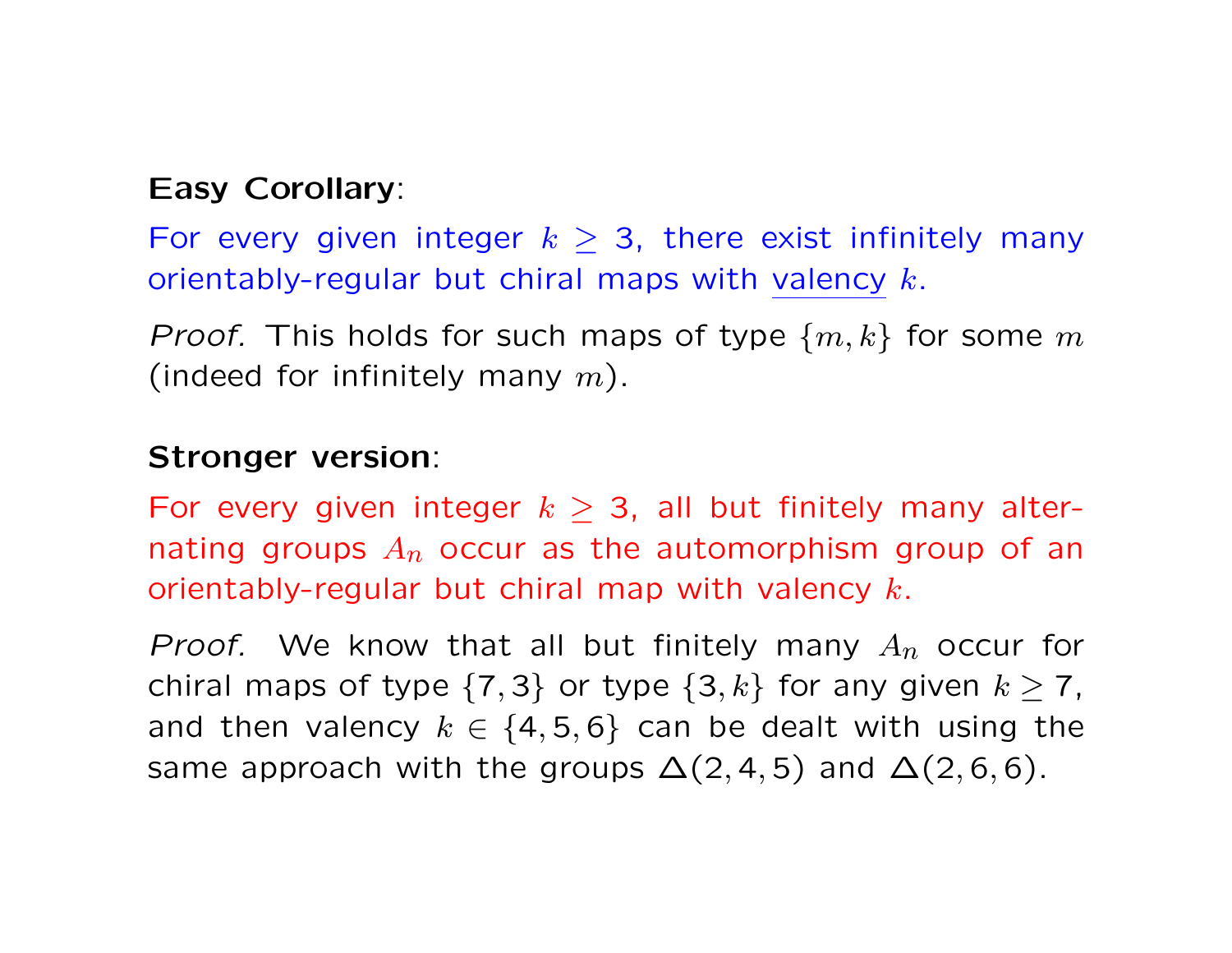#### Similarly:

For every given integer  $k \geq 3$ , all but finitely many symmetric groups  $S_n$  occur as the automorphism group of an orientablyregular but chiral map with valency  $k$ .

*Proof.* First, we know that all but finitely many  $S_n$  occur for chiral maps of type  $\{8,3\}$  or  $\{3,k\}$  for any even  $k \geq 8$ .

Next, valency  $k \in \{4, 5, 6\}$  can be dealt with using the same approach with  $\Delta(2,4,5)$  and  $\Delta(2,6,6)$ .

Finally, for odd  $k \ge 7$  we can adapt the construction for irreflexible alternating quotients of  $\Delta(2,3,k)$  into one that produces irreflexible symmetric quotients of  $\Delta(2, 12, k)$ , by using 4-cycles in place of 3-cycles in a few places, and hence obtain chiral maps of type  $\{12, k\}$  with  $S_n$  as automorphism group for all but finitely many  $n$ .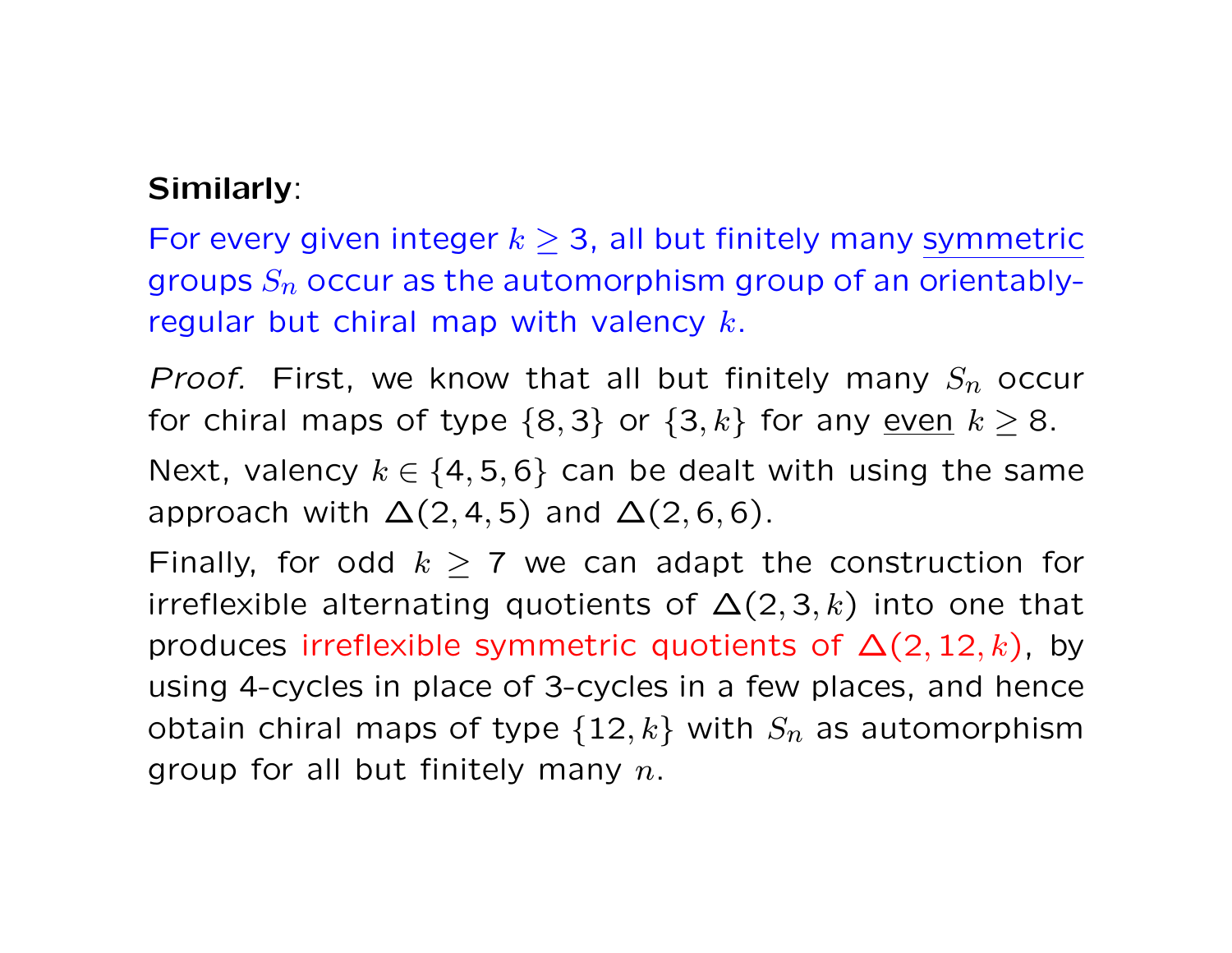#### Challenge question:

Is it true that for every hyperbolic pair  $(k, m)$ , all but finitely many alternating groups occur as the full automorphism group of an orientably-regular but chiral map of type  $\{m, k\}$ ?

And finally ...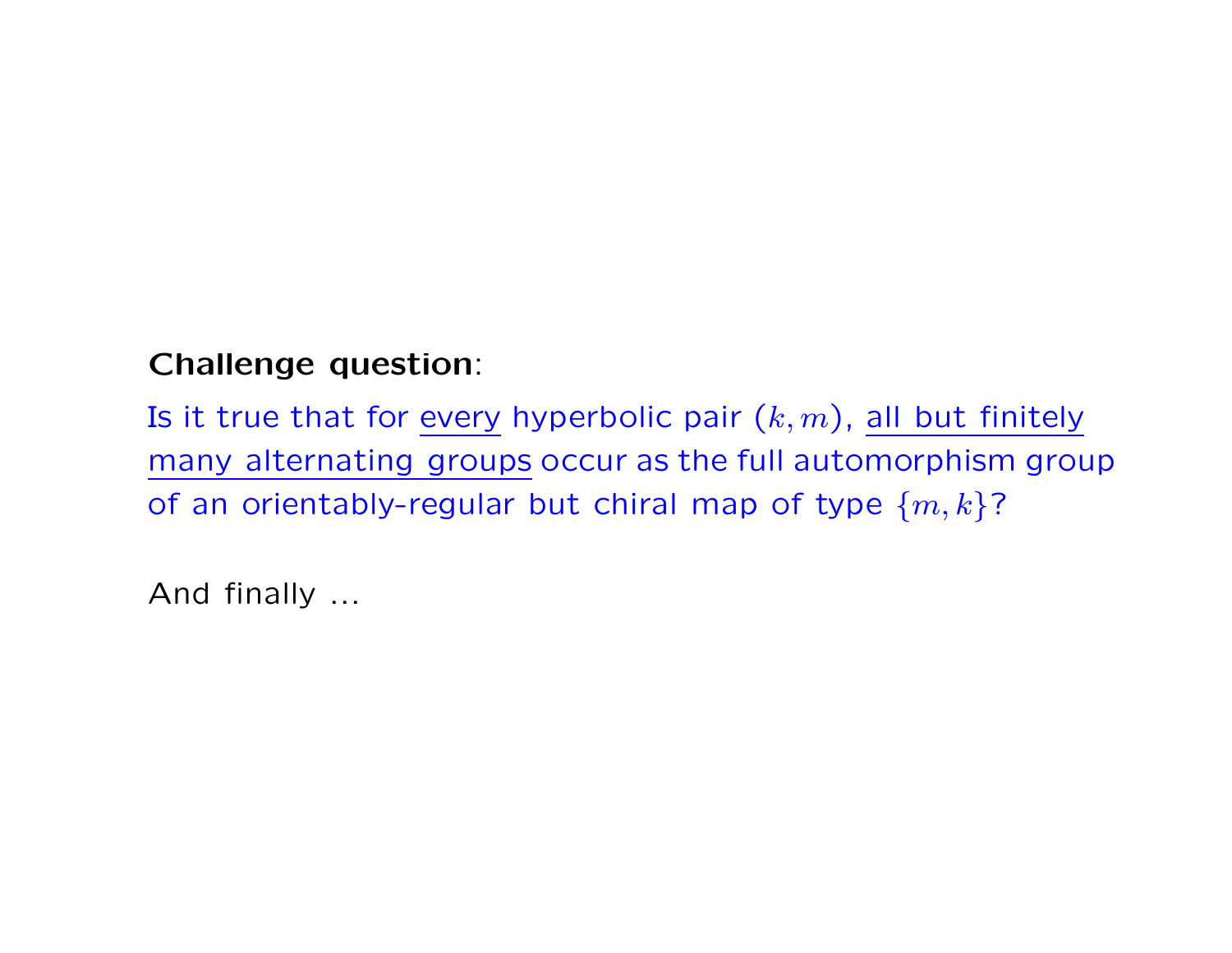#### A long-standing important question:

Among orientably-regular maps on hyperbolic surfaces, how prevalent are the chiral ones?

Specifically, for every integer  $g > 1$ , let  $n_o(g)$  be the number of non-isomorphic orientably-regular maps on orientable surfaces of genus 2 to g, and let  $n_r(g)$  and  $n_c(g)$  be the numbers of those that are reflexible or chiral, respectively.

For  $2 \le g \le 300$ , the ratios  $n_r(g)/n_o(g)$  and  $n_c(g)/n_o(g)$  are greater than  $1/2$  and less than  $1/2$ , but the latter increases while the former decreases.

What happens to  $n_r(g)/n_o(g)$  and  $n_c(g)/n_o(g)$  as  $g \to \infty$ ?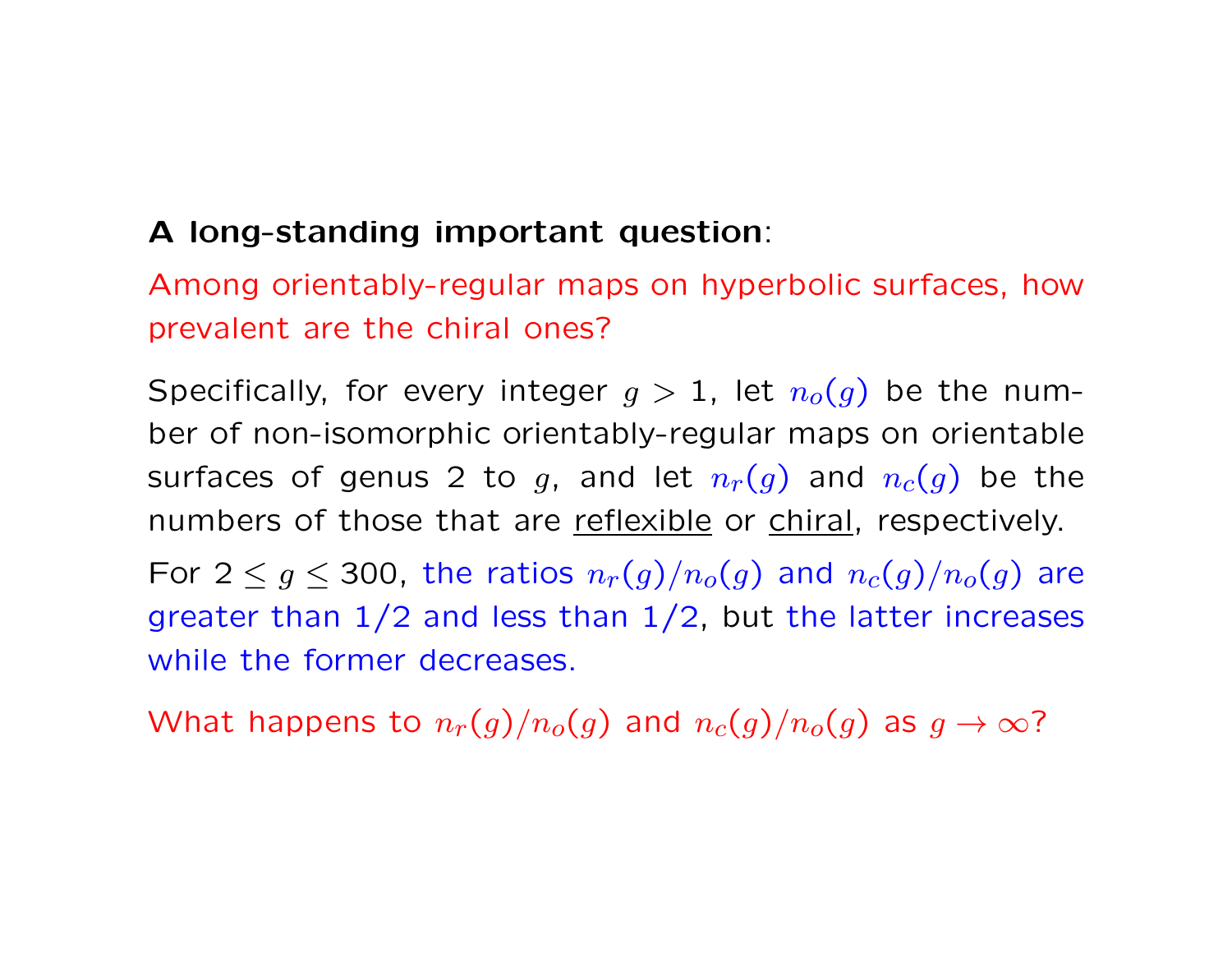## Thank you - from the antipodes!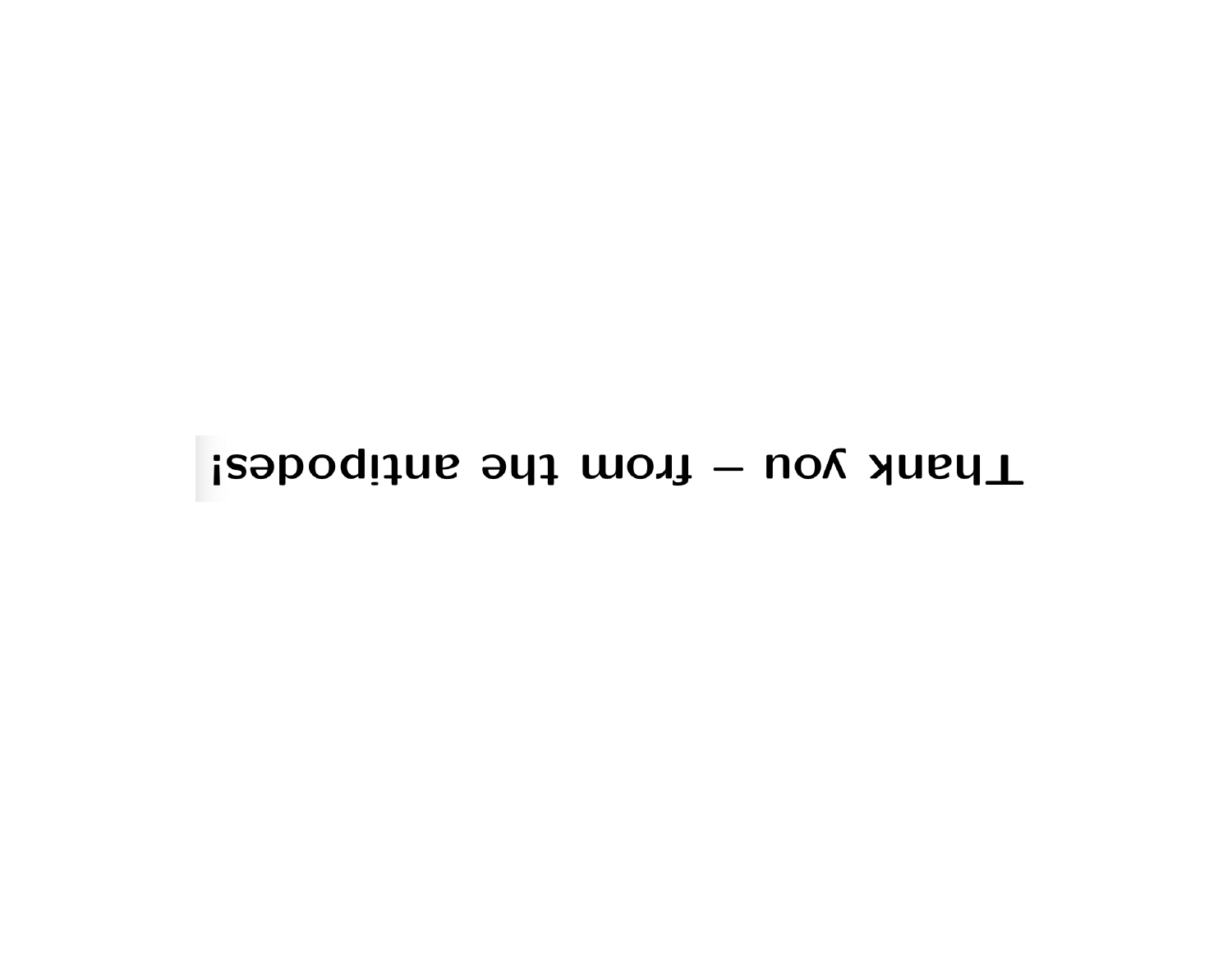## Regular and chiral maps with given valency or given type

Marston Conder, University of Auckland, New Zealand

#### Abstract:

A map is 2-cell embedding of a connected graph in a closed surface, breaking up the surface to simply-connected regions called faces. The map is called 'regular' if its automorphism group has a single orbit on flags (which are like incident vertex-edge-face triples), or 'orientably-regular' if the surface is orientable and the automorphism group of the map has a single orbit on arcs (incident vertex-edge pairs). If a map of the latter kind admits no reflections (e.g. fixing an arc but swapping the two faces incident with it), then the map is called 'chiral'. In all such maps with a high degree